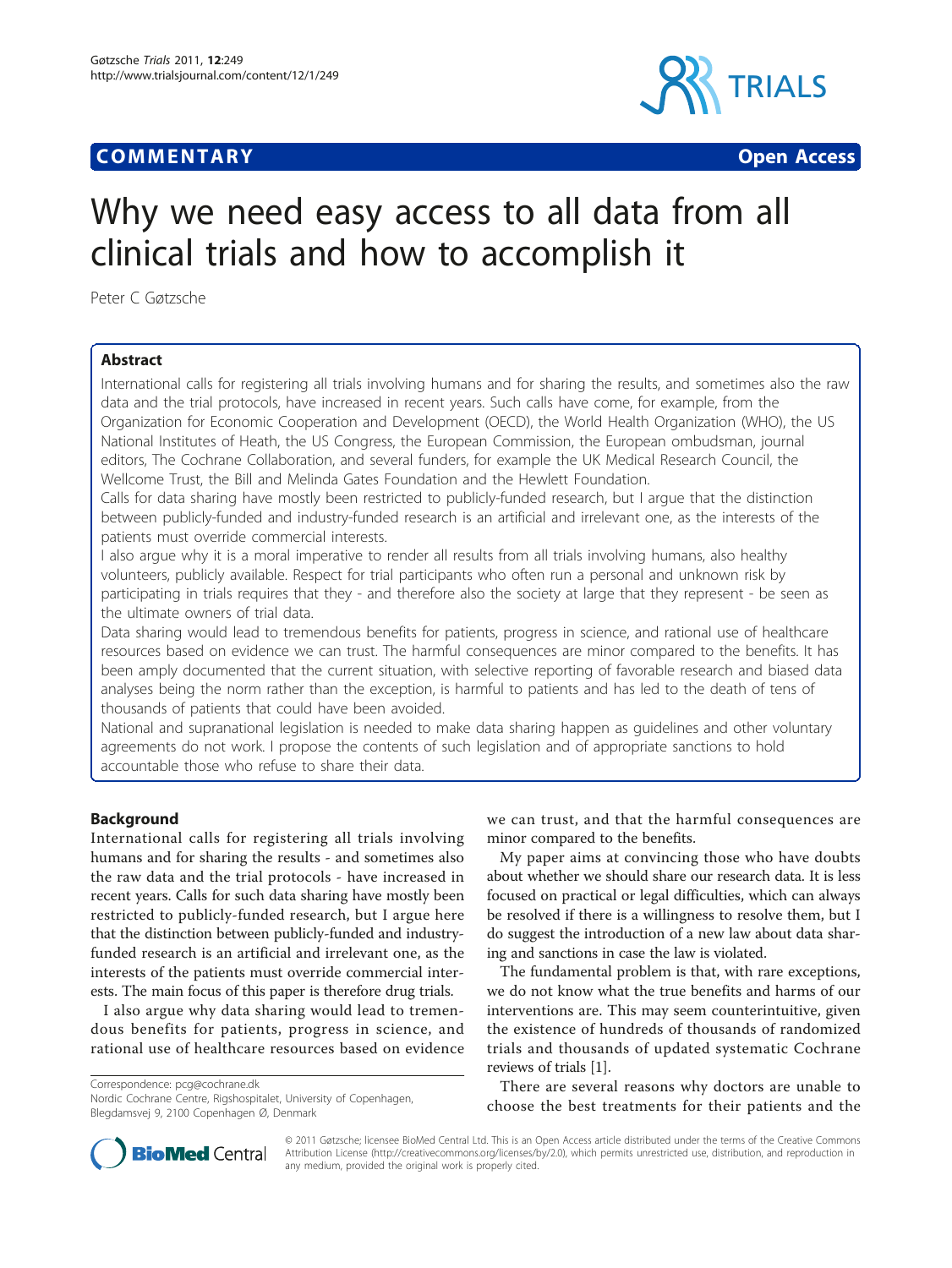biggest obstacle for evidence-based healthcare with prudent use of resources is that research results are being reported selectively.

Another important problem is that the drug industry is not obliged by law to compare its new drugs with the best existing drugs but can obtain marketing approval by comparing with placebo. It even suffices to demonstrate a statistically significant effect in two placebo-controlled trials, even though the drug might not have worked in many other placebo-controlled trials. Financial success would be difficult if a well-conducted trial showed that a new expensive drug is not any better than an old cheap one, or is worse. Head-to-head comparisons of drugs can be subject to bias, in all phases of a trial, in design, analysis and reporting [[2-8](#page-11-0)], and can cause the reported results to be misleading. Data sharing cannot resolve all problems, but it would make it possible to demonstrate many of the hidden flaws in the research process.

#### Selective reporting

Comparisons of published drug trials with unpublished trials or other data available at drug regulatory agencies have shown that the benefits of a number of drugs have been much overrated [[6,9](#page-11-0),[10](#page-11-0)] and the harms much underrated [[11](#page-11-0)]. This is a universal problem that has been documented across many different drug classes [\[10](#page-11-0)]. The effect of antidepressants, for example, was 32% larger in the published trials than in all trials submitted to the US Food and Drug Administration (FDA) [[9](#page-11-0)].

Another review of antidepressants showed that the statistical analyses in published reports were considerably more favorable for the drugs than those required by law to be submitted to the drug regulatory agency [\[6](#page-11-0)]. The published analyses were mainly 'per protocol analyses,' where patients who drop out of the trials, for example because of lack of effect or adverse effects, are not accounted for. Those required by law are 'intention to treat analyses,' which are far more reliable, as they include these patients.

The effect of antidepressants is relatively small [[12\]](#page-11-0) and they have important adverse effects that, however, to a large extent have been hidden. Adverse events of suicidal thoughts and behavior, and even suicide attempts, in patients taking antidepressant drugs have gone unreported by the events being coded as emotional lability, admissions to hospital, treatment failures, noncompliant patients, or drop-outs [[11,13](#page-11-0)]. Furthermore, several companies were reported to have added suicidal events to the placebo group, although they had not occurred while the patients were on placebo [\[11,14\]](#page-11-0). Only full access to trial data can reveal these problems.

When the UK National Institute for Health and Clinical Excellence (NICE) was drafting guidelines for childhood depression they observed that, based on the published trials, they would recommend antidepressants, but based on all the trials, including the unpublished ones, they would not [[15](#page-11-0)]. NICE does not have a legal right to access the unpublished reports at the UK Medicines and Healthcare products Regulatory Agency (MHRA), but in this case, the Agency made the reports publicly available.

Similar examples abound in all therapeutic areas and studies have shown that even for those trials that do get published, trial outcomes are often reported selectively, or the data are massaged and changed until they say something positive [[2-11,14,16-21](#page-11-0)]. Some of this was revealed in US court cases [[20,21](#page-11-0)], and some because scientificethical committees or public funders made trial protocols available for researchers wanting to compare them with published reports [[16](#page-11-0)-[18](#page-11-0)].

Although it seems to be less common, selective reporting is also widespread in clinical trials performed by academics independently of the drug industry [[16,17](#page-11-0)]. When the results of three published trials comparing two techniques for hernia surgery were combined, one technique was significantly better than the other, but when the trialists shared their unpublished data, there were 13 trials and the second technique was now significantly better than the first [\[22\]](#page-11-0).

#### Consequences of selective reporting

Selective reporting can have disastrous consequences. For example, class 1 anti-arrhythmic drugs likely caused the premature death of about 50,000 Americans each year in the 1980s [[23](#page-11-0)]. An early trial found nine deaths on the drug and only one on placebo, but it was never published [[24](#page-11-0)].

More recently, the anti-arthritis drug, rofecoxib (Vioxx), a COX-2 inhibitor, likely caused about 100,000 unnecessary heart attacks in the US alone [\[25,26](#page-11-0)], corresponding to about 10,000 deaths, which could largely have been avoided by using other, equally effective drugs causing less harm. Several drug companies misrepresented the risk of harm with their COX-2 inhibitors. Cases of myocardial infarction and deaths with rofecoxib, for example, were missing in reports of the pivotal trials [[27-30](#page-11-0)] and Merck selectively targeted doctors who raised questions about rofecoxib and pressured some of them through deans and department chairs, often with the hint of loss of funding [[31](#page-11-0)].

Pfizer denied that celecoxib causes heart attacks at an FDA hearing in 2005 [\[32](#page-11-0)], despite having unpublished evidence to the contrary [\[32](#page-11-0)] and still said the evidence was not conclusive in 2009 in information to patients invited to take part in a trial [\[33](#page-11-0)].

Misleading 6-month data in two pivotal trials of celecoxib, funded by Pharmacia, were published [[34,35](#page-11-0)]. The publications showed that celecoxib induced fewer gastrointestinal ulcers than its competitors, but it was later revealed that the trials ran for longer than 6 months, and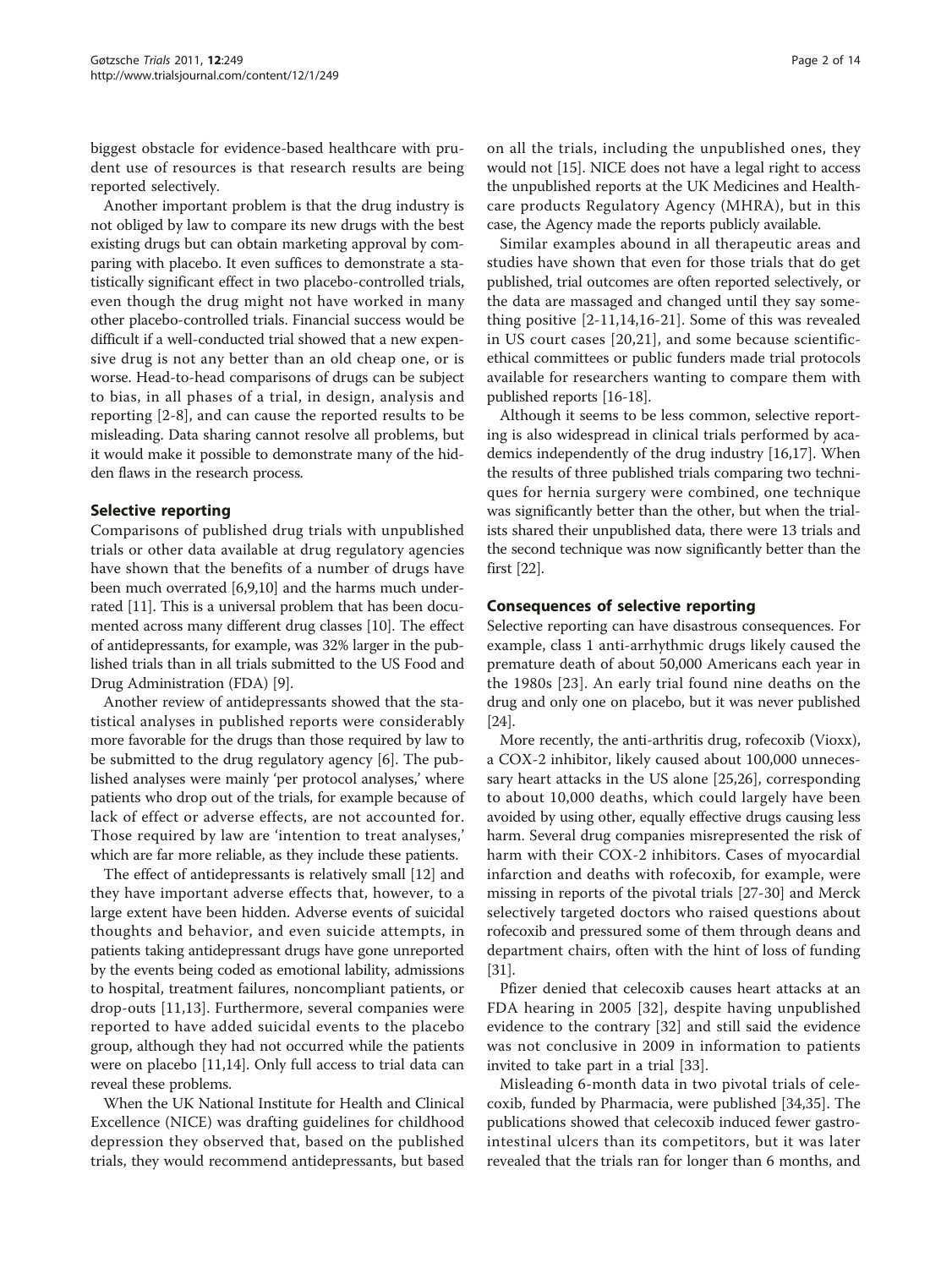analyses done according to the trial protocol showed no advantage of celecoxib [[34](#page-11-0)]. Despite the fact that only 16 out of at least 27 trials of celecoxib were included in the relevant FDA reports [[36\]](#page-11-0), independent researchers who had access to FDA data nevertheless substantiated the cardiovascular harms of celecoxib [[37](#page-11-0)].

#### Non-transparent data on lethal harms

A drug company applying for marketing authorization for a new drug often submits tens of thousands of pages describing the results of its clinical trials, the clinical study reports. Drug regulatory agencies do not have the capacity to scrutinize so much material and therefore need to trust the companies' handling of the data and the summaries and tables in their reports.

However, several drug companies have been reported to have hidden studies and results showing that their drugs cause lethal harms [\[38-43\]](#page-11-0).

The US Freedom of Information Act has played an important role in reducing the exposure of the population to potentially harmful drugs. In 2005, an FDA advisory committee recommended approval of an antidiabetes drug, muraglitazar, but independent researchers who analyzed the submitted trial data found that the original analyses supporting the FDA application were flawed, and that the drug was harmful [\[44,45](#page-11-0)].

Rosiglitazone is another example. Antidiabetes drugs are supposed to lower cardiovascular mortality but rosiglitazone increases it. This was known by GlaxoSmithKline for many years but the company failed to warn the regulatory authorities and the public. Instead, it intimidated physicians raising uncomfortable questions about the drug [\[46\]](#page-11-0).

In 1999, the company, then known as SmithKlineBeecham, completed a trial that found more cardiac problems with rosiglitazone than with pioglitazone [\[47\]](#page-11-0). 'These data should not see the light of day to anyone outside of GSK,' according to an email from a SmithKline executive, that was reported in the New York Times [\[47\]](#page-11-0).

In 2004, the WHO sent GlaxoSmithKline an alert about cardiac events and the company performed a meta-analysis that confirmed this, which it sent to the FDA and the European Medicines Agency (EMA) in 2006, but the drug regulatory agencies did not make the findings public because of the proprietary nature of companies' trial results [[48](#page-11-0)].

Also in 2004, the Attorney General of New York State accused GlaxoSmithKline for 'repeated and persistent fraud' in relation to concealing harms of its antidepressant drug, paroxetine [[49\]](#page-11-0). A subsequent legal settlement required the company to post results of its clinical trials [\[50\]](#page-11-0). This enabled independent researchers to have a closer look at rosiglitazone, and in a 2007 meta-analysis of 42 trials, 27 of which were unpublished, they showed that the drug causes myocardial infarction and cardiovascular death [[51\]](#page-11-0).

When these researchers submitted their paper for publication, an academic peer reviewer broke the rules and faxed the manuscript to GlaxoSmithKline [\[52](#page-11-0)]. The company unblinded its ongoing RECORD trial, that the EMA had required the company to carry out because of cardiovascular safety concerns [[52\]](#page-11-0). However, Home et al., funded by GlaxoSmithKline, published a preliminary analysis electronically in the New England Journal of Medicine only two weeks after the independent researchers published their meta-analysis in the same journal. Home et al. regarded their findings as 'inconclusive' [[53\]](#page-11-0), and when final results were published in The Lancet two years later [[54\]](#page-11-0), they appeared to be false [[52\]](#page-11-0). Since the 1950s, FDA rules have required drug companies to turn over all individual patient case reports from their clinical studies. This permits re-analysis of how each case was coded [\[48](#page-11-0)], and it enabled Marciniak, an FDA scientist, to scrutinize the RECORD trial data [\[55\]](#page-11-0). The EMA had accepted the company's findings that the risk of complications was the same, 14.5% for rosiglitazone and 14.4% for the comparator [\[53\]](#page-11-0). However, Marciniak studied 549 case reports and found many missing cases of cardiac problems that favored rosiglitazone four to one and an increased risk of myocardial infarction [[55](#page-11-0)]. For one patient, there were 1,438 pages, and for most of the other 4,500 patients there were several hundred pages, making a review of all case reports a huge task [[48](#page-11-0)]. Marciniak concluded that the case report forms are essential for understanding a study and found that also in the RECORD trial, rosiglitazone increased cardiovascular risk [\[48,55](#page-11-0)].

Rosiglitazone was suspended in Europe in September 2009 whereas it remained on the market in the US. In an unprecedented move, the FDA invited additional people to its 2010 advisory committee meeting - to decide if the drug should remain on the market - who had been involved in the 2007 meeting but were no longer active members of either committee and some of whom had previously voted in favor of the drug remaining on sale [[56\]](#page-11-0).

#### Oseltamivir (Tamiflu) against influenza

Oseltamivir (Tamiflu) against influenza illustrates that lack of access to full clinical trial data can be extremely wasteful. During the rather mild influenza epidemic in 2009, European governments stock piled Tamiflu. Tamiflu and similar drugs were promoted by the WHO as a key part of influenza prevention and treatment, but most of the drug supplies were never used [\[57](#page-11-0)].

The belief in the efficacy of Tamiflu hinged on trials that were only published as a company-sponsored metaanalysis. When independent researchers succeeded to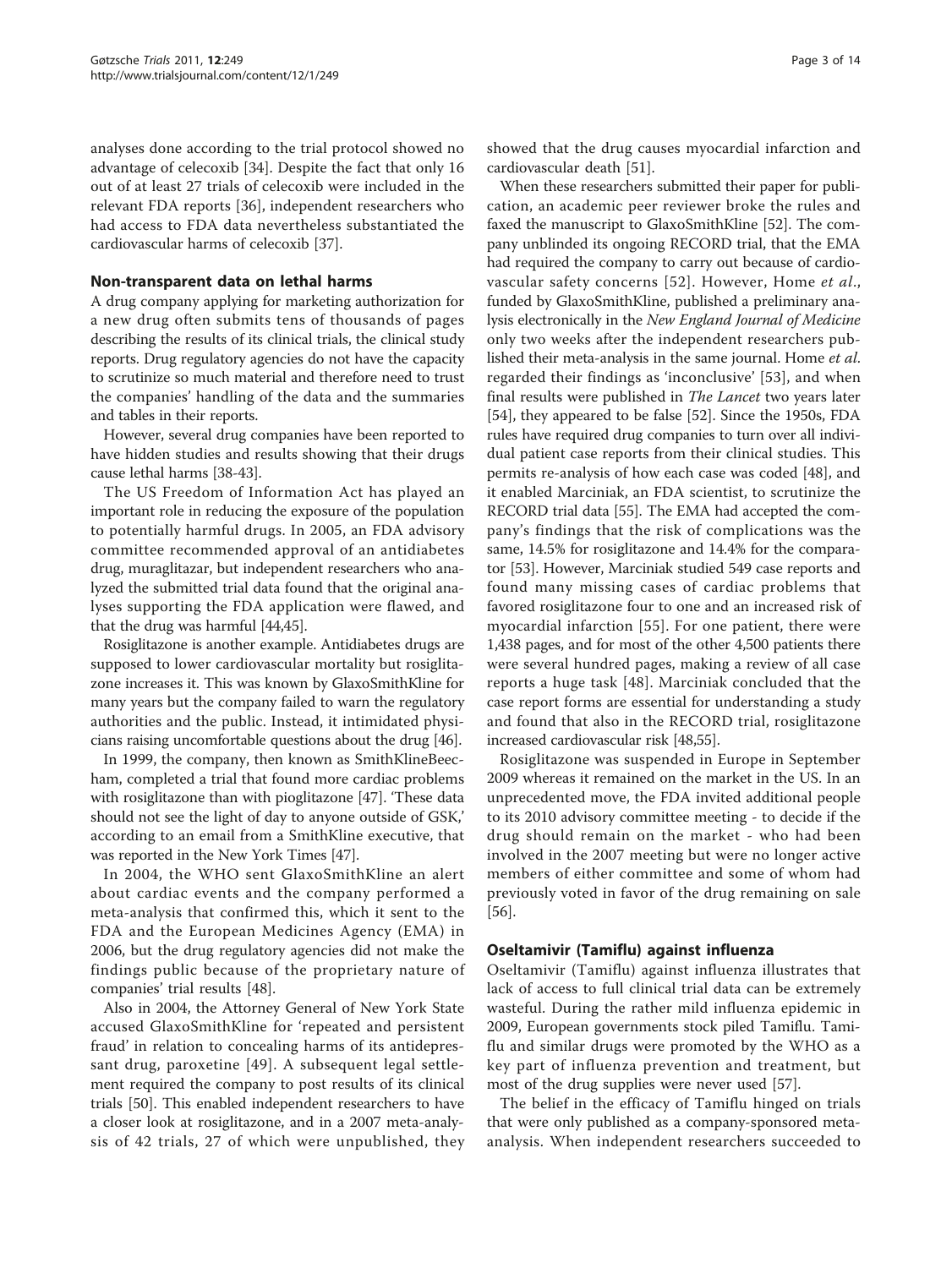get access to some of the data it turned out that the effect of the drug in preventing serious complications, above all bacterial pneumonia, was unclear, and that billions of Euros had been wasted [\[58](#page-11-0)]. These researchers concluded that we should 'regard any industry sponsored trial published in journals as marketing, unless proved otherwise' [[58](#page-11-0)]. Indeed it was revealed that the scientific papers on Tamiflu were not written by the academics listed in the byline but by medical writers that liaised directly with Roche's marketing department (although at least one of the authors denied that their paper was ghost-written) and who were told that they had to come to the conclusion that Tamiflu was the answer to the influenza epidemic [\[57](#page-11-0)].

It was also remarkable that the EMA stated in its summary of product characteristics that Tamiflu reduced influenza complications significantly ( $P = 0.001$ ), whereas the FDA gave the opposite view when it stated on the product label that Tamiflu had not been shown to prevent complications [[57](#page-11-0)]. If Tamiflu does not reduce complications, there is little rationale for using this expensive drug.

#### International calls for data sharing

Sharing knowledge has led to tremendous benefits for our societies. One need only think of Google and Wikipedia, which contains more than 3.5 million articles and would amount to 1,400 volumes if printed in the same format as the Encyclopaedia Brittanica [\[59\]](#page-11-0).

Few things matter more to people than their health. It is therefore counterintuitive that researchers working with patients are generally very secretive about their data. In genetics, molecular biology, the social sciences and in many other areas of the life sciences, researchers routinely share their data [\[60\]](#page-11-0).

A public that pays for most medical research through taxes and public funds is becoming increasingly puzzled by the barriers that deny access to the results of that research [[61\]](#page-12-0). This had led to calls for transparency and access to the research protocols, the results and the raw data from major international organizations, politicians, funders, editors of medical journals and researchers, particularly during the last decade.

Appendix 1 describes such calls from the ministerial meetings in Mexico City and Bamako, the World Bank, the WHO, the OECD, the European Commission, the UK National Institute for Health Research, the Wellcome Trust, the Bill and Melinda Gates Foundation, the Hewlett Foundation, the US Congress, the US National Institutes of Health (NIH), the US National Science Foundation, the US Centers for Disease Control and Prevention (CDC), Science, Nature journals, The Lancet, British Medical Journal (BMJ), Annals of Internal Medicine, The Public Library of Science (PLoS) Journals, and The Cochrane Collaboration [\[62-87\]](#page-12-0).

The European Commission favors open access publishing, where the authors pay for publication while access is free for the users. It observed that journal subscription prices increased substantially above inflation level, which is particularly acute for less well-endowed institutions and in countries with lower income levels. In addition, several big publishers cut access to thousands of journals in poor countries provided through the WHO-initiated HINARI (Health InterNetwork Access to Research Initiative scheme, worsening considerably the global inequities in health and healthcare research [[88](#page-12-0)].

#### Drug regulatory agencies

Drug regulatory agencies have been the notable exception to these calls for data sharing. They have generally not been willing to share data of pivotal importance for public health and rational decision making with the citizens. Before 2010, it was impossible for researchers to get access to unpublished trial reports and their corresponding protocols from the EMA, although, according to Regulation (EC) No 1049/2001, a basic principle in the European Union is to allow its citizens the widest possible access to the documents its agencies possess [\[89,90\]](#page-12-0). This openness 'enables citizens to participate more closely in the decision-making process and guarantees that the administration enjoys greater legitimacy and is more effective and more accountable to the citizen in a democratic system.' It also 'contributes to strengthening the principles of democracy and respect for fundamental rights' [\[89,90](#page-12-0)].

In 2010, a colleague and I from The Nordic Cochrane Centre were granted access to trial protocols and clinical study reports for two anti-obesity drugs at the EMA but it took us three years and a complaint to the European ombudsman to get there. The EMA put forward several arguments to avoid disclosing the documents: protection of commercial interests, no over-riding public interest, the administrative burden involved, or the worthlessness of the data to us after the EMA had redacted them [[90](#page-12-0)].

The ombudsman inspected the files at the EMA and concluded that the documents did not contain commercially confidential information. After he accused the EMA of maladministration in a press release, three years after our request, the EMA reversed its stance. The EMA now gave the impression that it had favored disclosure all the time and agreed with the ombudsman's reasoning.

The ombudsman did not take a definitive position regarding whether the presence of 'personal data' could entitle EMA to redact the documents. He noted that they do not identify patients by name but by their identification and test center numbers, and he concluded that the only 'personal data' are those identifying the study authors and principal investigators.

This is very important progress for patient safety. Researchers can now get access to the detailed lists of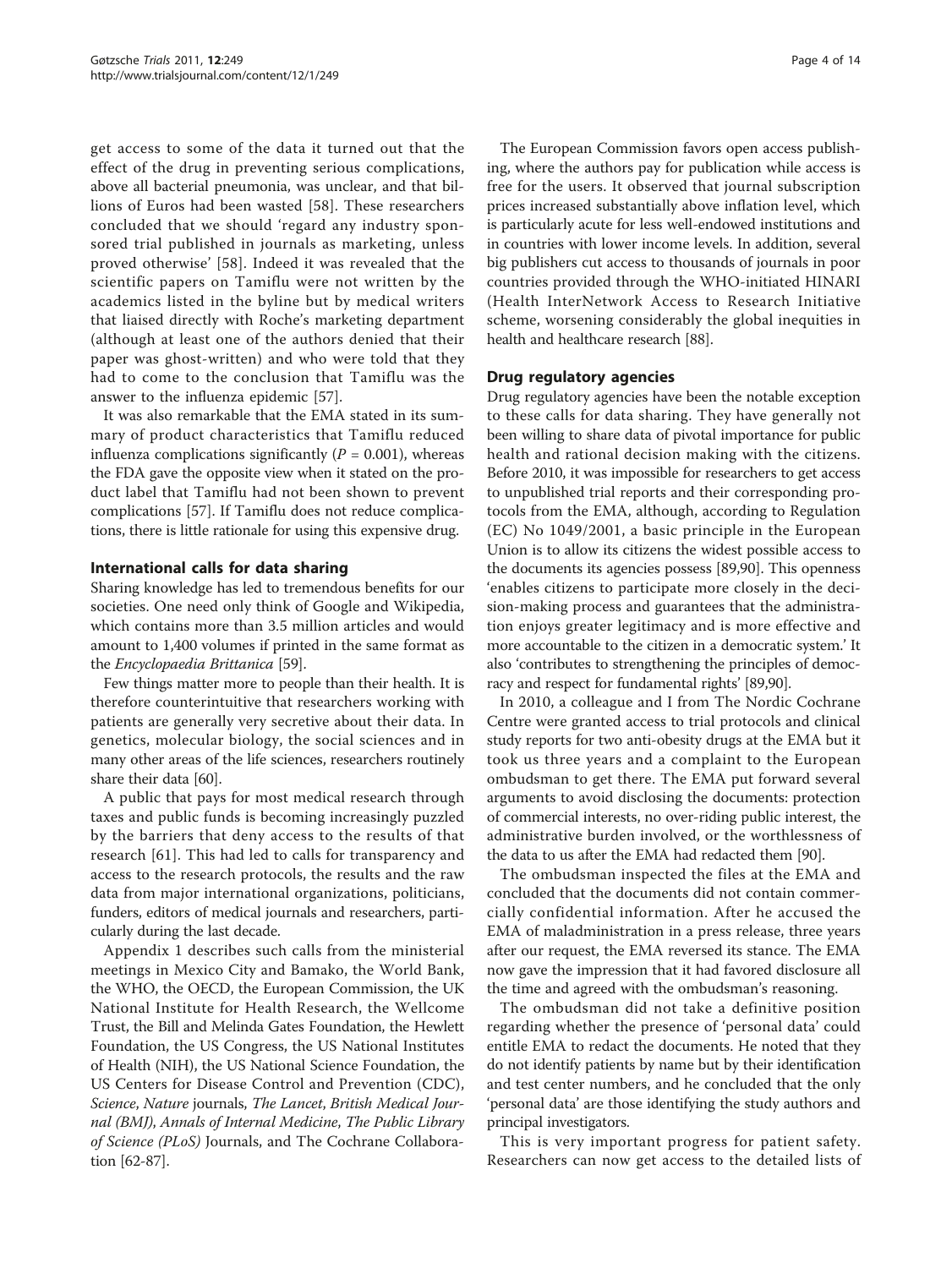individual patient data in clinical study reports, enabling them to perform an independent interpretation of the harm of drugs.

Our case has set an important precedent, and we recommend that FDA and other drug regulatory agencies follow suit [[90](#page-12-0)]. Only a few years ago, researchers found that many pages for a COX-2 inhibitor, valdecoxib, had been deleted from FDA documents, when they were allowed access, because they contained 'trade secrets and/or confidential information that is not disclosable' [[36\]](#page-11-0). Suicides, occurring while patients take a drug with the aim of preventing suicides, should not be regarded as a trade secret [[91](#page-12-0)]. Furthermore, indirect patient identifiers such as body weight, blood pressure, asthma severity or descriptions of harm, are not, in isolation, 'personal data.'

I am convinced that virtually all trial participants would be interested in letting others have access to their anomymized data, given that this enables us to get a more truthful view of the benefits and harm of drugs and other interventions. Furthermore, despite theoretical concerns about the possibility of identifying individuals in shared data sets, no breaches of confidentiality have yet been recorded in anonymized data sets, as far as I am aware.

Data sharing will lead to greater transparency in drug regulatory processes, which is much needed, and should reduce potentially lethal consequences for the patients.

Data access adds considerably to the essential role drug regulatory agencies have as a guardian of public health, as many citizens have the interest, skills and time to scrutinize the clinical documentation to a degree and detail drug regulatory agencies cannot do. In fact, they are under political pressure to work faster for the benefit of the companies and the national economies. This focus on regulatory speed rather than on quality and patient safety is relatively recent [\[92,93\]](#page-12-0), but it has already had lethal consequences [[94\]](#page-12-0). Of drugs approved in 1997 to 2000, 5.3% were later withdrawn from the market because of serious harm, compared with 1.6% of drugs approved in 1993 to 1996 [\[92,94\]](#page-12-0). Drugs approved just before the official FDA review deadline were more likely to be withdrawn from the market than drugs approved after the deadline [\[95,96\]](#page-12-0).

In 2009, the FDA admitted that its former commissioner had unduly influenced the decision process for approving a patch for knee injuries [\[97](#page-12-0)]. FDA scientists had repeatedly and unanimously over many years decided that a particular medical device was unsafe, but after extreme, unusual and persistent pressure from four congressmen, FDA managers overruled their own scientists and approved the device. These congressmen had received campaign contributions from the company marketing the device [[97\]](#page-12-0).

When an associate director in the FDA's Office of Drug Safety, David Graham, showed that rofecoxib increases the risk of serious coronary heart disease, his study was pulled at the last minute from The Lancet after one of his directors had raised unfounded allegations of scientific misconduct with the editor [\[98,99](#page-12-0)]. The study was later published [[100](#page-12-0)], but just a week before Merck withdrew rofecoxib from the market, senior people at the FDA questioned why Graham studied the harm of the drug, because the FDA had no regulatory problems with it, and they also wanted him to stop doing this [\[100\]](#page-12-0). Graham needed congressional protection to avoid getting fired from the FDA [[100](#page-12-0)]. Other safety officers at the FDA have also been prevented from presenting their findings of the lethal harms of drugs [\[39,](#page-11-0)[93](#page-12-0),[98\]](#page-12-0). A 2006 survey showed that 70% of FDA scientists are not confident that products approved by the FDA are safe [\[101](#page-12-0)].

#### Research ethics

It is important to note that parts of the Nuremberg code and the Declaration of Helsinki are not only regarded as universal codes of ethics, but are to be considered a 'customary international law norm' [[102\]](#page-12-0).

Selective reporting violates the Declaration of Helsinki [[103](#page-12-0)], which says that, 'Authors have a duty to make publicly available the results of their research on human subjects.' Failing to do so is unethical for a number of reasons.

When less favorable results and adverse effects are not published, the standard of care inevitably suffers. Further, informed consent forms do not tell trial participants that the sponsor may decide not to publish. In fact, they are usually told that the data they provide will add to existing knowledge, which is misleading because the chance of publication depends on the magnitude and direction of the results [\[16](#page-11-0)-[19\]](#page-11-0). Thus, patients are being exploited for commercial or career gains, that is used as a means to an end.

The Declaration says that, 'Medical research involving human subjects must ... be based on a thorough knowledge of the scientific literature.' If the knowledge base is incomplete, some patients will suffer and die unnecessarily. Researchers may for example include patients in trials of similar compounds as one that has been shown to be deadly because they are unaware of this [\[24](#page-11-0)]. An incomplete knowledge base also leads to redundant research, which by its very nature is unethical, and informed consent is an illusion when patients and their doctors can only get access to biased information. New research should not be done unless, at the time it is initiated, the questions it proposes to address cannot be answered satisfactorily with existing evidence [[104](#page-12-0)].

Clinical research relies on the patients' altruistic willingness to contribute to advancing science for the public good [[105\]](#page-12-0), but research can only be a public good, if the public can see the data. It is curious that trial participants are willing to share data about themselves with the investigators when the investigators are unwilling to share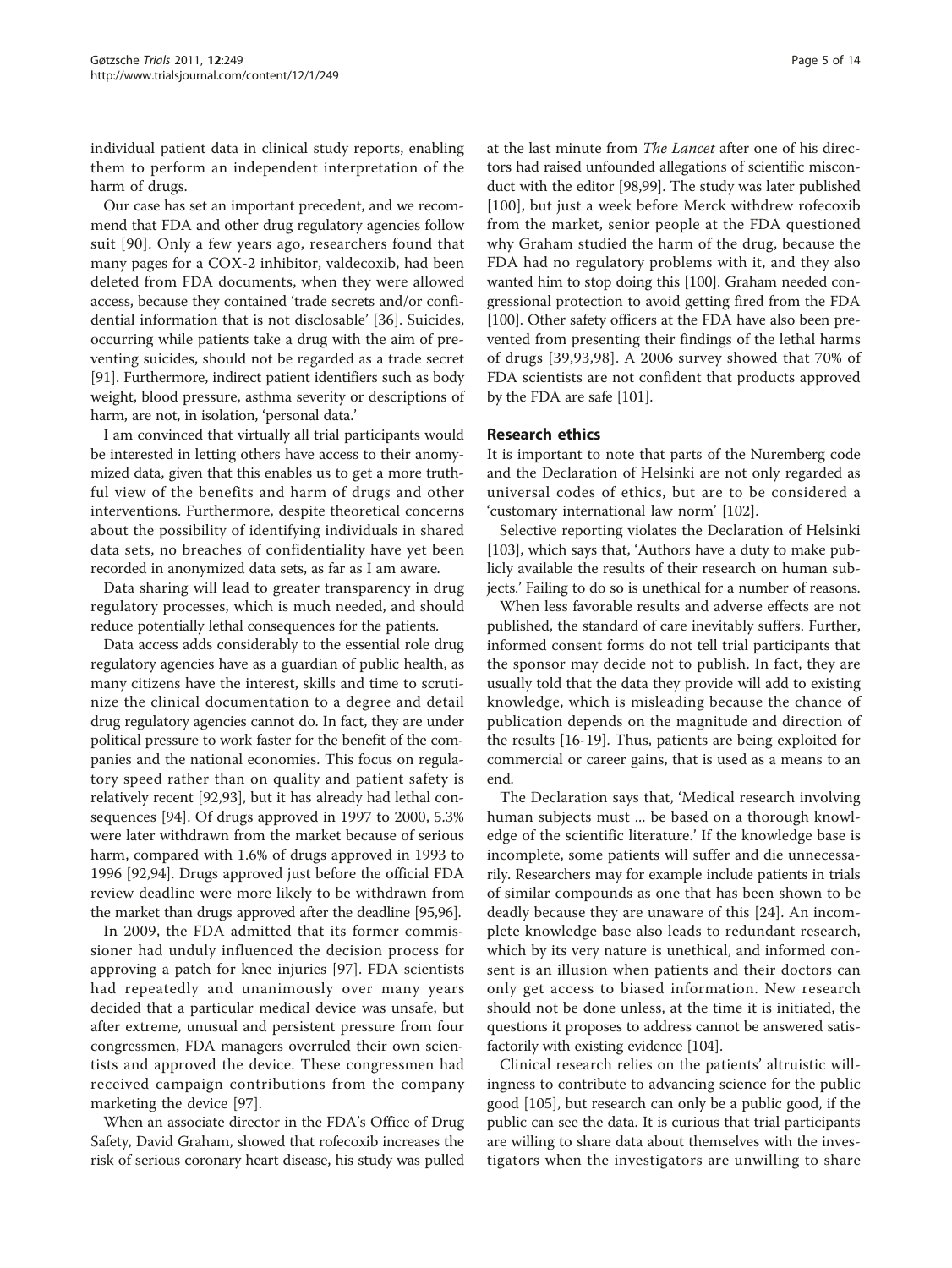these data with trial participants and others but regard them as their personal property. This double standard expresses a lack of respect for the trial participants, which is particularly pronounced in industry-sponsored trials. A review of trial protocols showed that the sponsor either owned the data, needed to approve the manuscript, or both, in half the cases, and none of these constraints were stated in any of the trial publications [[106](#page-12-0)]. Even researchers who have contracts permitting them to publish, or who do not collaborate with the drug industry, may face legal threats if they wish to publish papers that are not in the industry's interest [\[107](#page-12-0)].

Such deliberations make it clear that it is a moral imperative to render all results from all trials involving humans, including healthy volunteers, publicly available. This should apply to all research, for example also to pharmacokinetic studies, as these could suggest that a drug would be hazardous to use in the elderly or in certain patient groups because of reduced drug metabolism.

Respect for trial participants who often run a personal and unknown risk by participating requires that they, and therefore also the society at large that they represent, be seen as the ultimate owners of trial data. We should no longer accept that data generated by patients are treated as the private property of investigators or drug companies, which aim to maximize their publication record or income at the expense of the widest possible use of the data [\[60](#page-11-0)]. It is also unacceptable that in virtually all industry-sponsored trials, the only people who have seen the entire data set are company employees.

Also, the trial protocols need to be publicly available. Patients wishing to see the protocol or get a copy of it when asked to participate in a trial usually cannot get it, as the drug industry regards their protocols as confidential. This confidentiality clause is unnecessary, as there is nothing in a trial protocol that with any reasonable justification can be regarded as commercially sensitive information [[16,](#page-11-0)[90\]](#page-12-0), for example there is nothing about how a drug is manufactured.

#### Benefits of data sharing

Data sharing would lead to tremendous benefits. First, we would become much better informed about what the true benefits and harms of our interventions are, which would lead to better results with less harms throughout healthcare.

Second, the incentive for cheating would be much reduced, as it would be a risky affair when others can check the methods and calculations against the trial protocol and the raw data.

Third, the efficiency of healthcare research would be much improved, as many important research questions can be answered by using existing data, sparing researchers and patients from collecting new data, and saving funds for better purposes.

Fourth, access to raw data would make meta-analyses of trials studying similar interventions and patient groups much more reliable than if based on published summary data. It would also allow exploratory analyses aimed at identifying subgroups of patients where the treatment would be particularly beneficial or where it might be harmful, resulting in much more cost-effective and evidence-based use of interventions, with large savings for our societies.

#### Harms of data sharing

The most obvious harm of data sharing is that anyone with an agenda could selectively interpret the data in a way that furthers this agenda, for example plaintiffs' lawyers and anti-vaccination proponents. But consider the alternative. Societies that have only one official version of the truth are not societies we would like to live in. Equally important, it is difficult to imagine a worse situation than the status quo, where people with vested interests distort the evidence for commercial or career gains so often that it seems to be the norm, rather than the exception [[2-11,16](#page-11-0)-[20](#page-11-0)]. By allowing free access to the data, this situation could only improve, as all those who wish to get closer to the truth than is currently possible would be able to correct the published or institutionalized record.

#### Commercial interests

The arguments in favor of data sharing are so strong that it would seem difficult to argue convincingly that we should not share our data. There is something fundamentally wrong with our ethics and priorities in healthcare if commercial success is dependent on withholding data that are needed for rational decision-making for patients, doctors, other health professionals, and the politicians guarding the public purse to which we all contribute.

Commercial interests seem to be incongruous with data sharing. Publication rights on industry-initiated trials have been constrained, which is inappropriate in clinical research [[106](#page-12-0)]. A scientist involved with European drug regulation concluded that the only reasonable explanation for the confidentiality arguments was that the 'industry wants to avoid any discussion about the amount and quality of the data they provide to justify marketing of drugs. There is also the complicity of the regulatory agencies that have access to the data, but avoid making it public, possibly so as not to be questioned over their decisions?' [[108](#page-12-0)].

Access problems to industry data and publication bias were highlighted when the German Institute for Quality and Efficiency in Health Care (IQWiG) recently asked Pfizer to submit a list of all trials performed with its antidepressant drug, reboxetine. Pfizer delivered an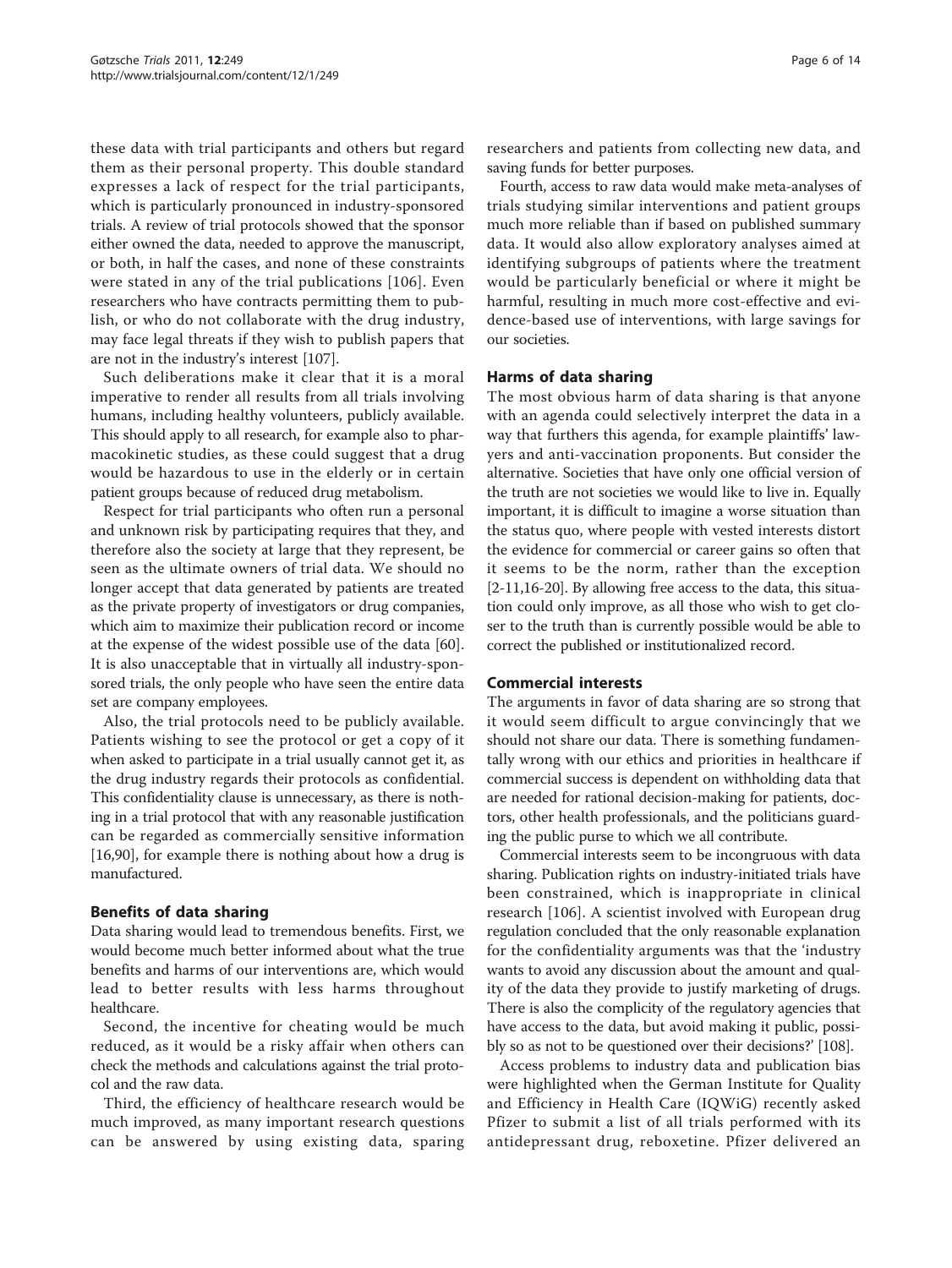incomplete list of trials, which from Pfizer's point of view were 'suited for a benefit assessment' [[74\]](#page-12-0). When independent researchers were eventually able to analyze both published and unpublished data for a meta-analysis, reboxetine, which is marketed in several European Union (EU) countries, was found to be ineffective or potentially harmful [\[109\]](#page-12-0).

It has been argued that it is competition between commercial companies that drives the discovery of new treatments, but many major breakthroughs in healthcare have come from publicly sponsored research [[110,111](#page-12-0)]. The drug industry has been reported to spend more on marketing than on research [\[110\]](#page-12-0). Moreover, drugs have been sold at prices our societies can hardly afford, and new drugs rarely offer substantial advantages over existing drugs and may cost several times, in one case 350 times, as much [[112\]](#page-12-0).

Arguments about competitiveness are unconvincing for other reasons. As noted by The British House of Commons Health Committee, society's obligations towards the patients who participate in trials, and all other patients, must take precedence over commercial interests [[113](#page-12-0)]. And the competitiveness argument can be used to support almost any doubtful practice, including allowing selective publication of data and trials. Further, I am aware of no evidence to suggest that increased openness and transparency would negatively impact drug development and profitability.

As a general principle, data sharing would not be anticompetitive, as all companies would be affected equally by it. It would only lead to competition at a higher ethical level, with the added benefits of more transparency, less potential for fraud, more rational use of resources, and less potential for harm.

It is also of note that drug development is deeply dependent on, and a direct consequence of, patients' willingness to volunteer for clinical trials. Through these volunteers it might be discovered that a drug is too hazardous to market, or the right marketing niche for a product may be defined [\[11\]](#page-11-0).

This means that it is artificial to distinguish between industry-sponsored trials and publicly-sponsored trials, although most calls for data sharing have only alluded to the latter. The public is always a partner, contributing not only trial participants, but also the infrastructure needed for the research. Further, taxpayers contribute substantially, both to research and by reimbursing drugs once they are on the market.

The same rules ought to apply to industry-sponsored trials as to publicly-sponsored trials, which would help re-instate public trust in industry-sponsored research, which is at a historically low level at present [[113\]](#page-12-0). This can only occur if the industry discloses all protocols, results and raw data from all studies in humans, including those in non-patient volunteers who may also suffer the harm of the drugs [[11,](#page-11-0)[114\]](#page-13-0). In a 2006 phase 1 trial, six healthy volunteers treated with a very small dose of a monoclonal antibody that had not caused problems in animals developed catastrophic systemic organ failure. The investigators succeeded to rescue them all despite their serious condition, but it required cardiopulmonary support at an intensive care unit [\[114](#page-13-0)].

The current lack of access to data also has untoward consequences for the drug industry, as it leads to a huge waste of resources. When failures with previous drugs are kept secret, expensive development programs for similar drugs can go on for years after they would have been stopped if the data had been known. Openness therefore has potential benefits for drug innovation.

Finally, it can be argued that if companies or academic researchers are not willing to share their raw trial data, it may raise a suspicion of improper research methods. Their publications should therefore not be seen as science but as advertisements, that is as vehicles for financial gains or career advancement. We should strive towards a future in which such trials, where raw data are not available, are routinely excluded from systematic reviews, meta-analyses and evidence-based guidelines. At present, we may abstain from concluding anything about the possible merits of the intervention, when data are being withheld, as researchers recently did with respect to oseltamivir and reboxetine (see above) [[57,](#page-11-0)[74,109](#page-12-0)].

#### Academic interests

The primary concern of doctors and other health professionals must be their patients. I cannot envision any reasonable argument against data sharing that overrides the benefits for the patients of data sharing. It is not even a problem for the academics' careers, in fact quite the contrary. International calls for data sharing have noted that data sharing should be valued when judging the performance of academics, and leading journal editors, members of the International Committee of Medical Journal Editors, have agreed that posting trial results in tabular forms in the same register where the investigators registered their trial will not prevent them from publishing the results in journals [\[115\]](#page-13-0).

Academics must ensure that they have complete access to all data, which is very rarely the case for industry-sponsored trials despite claims to the contrary in published papers, for there to be genuine research partnerships, and they should not put their names to publications if this is not the case.

#### Necessary legislation

It has been amply documented that guidelines and other voluntary agreements about data sharing do not work.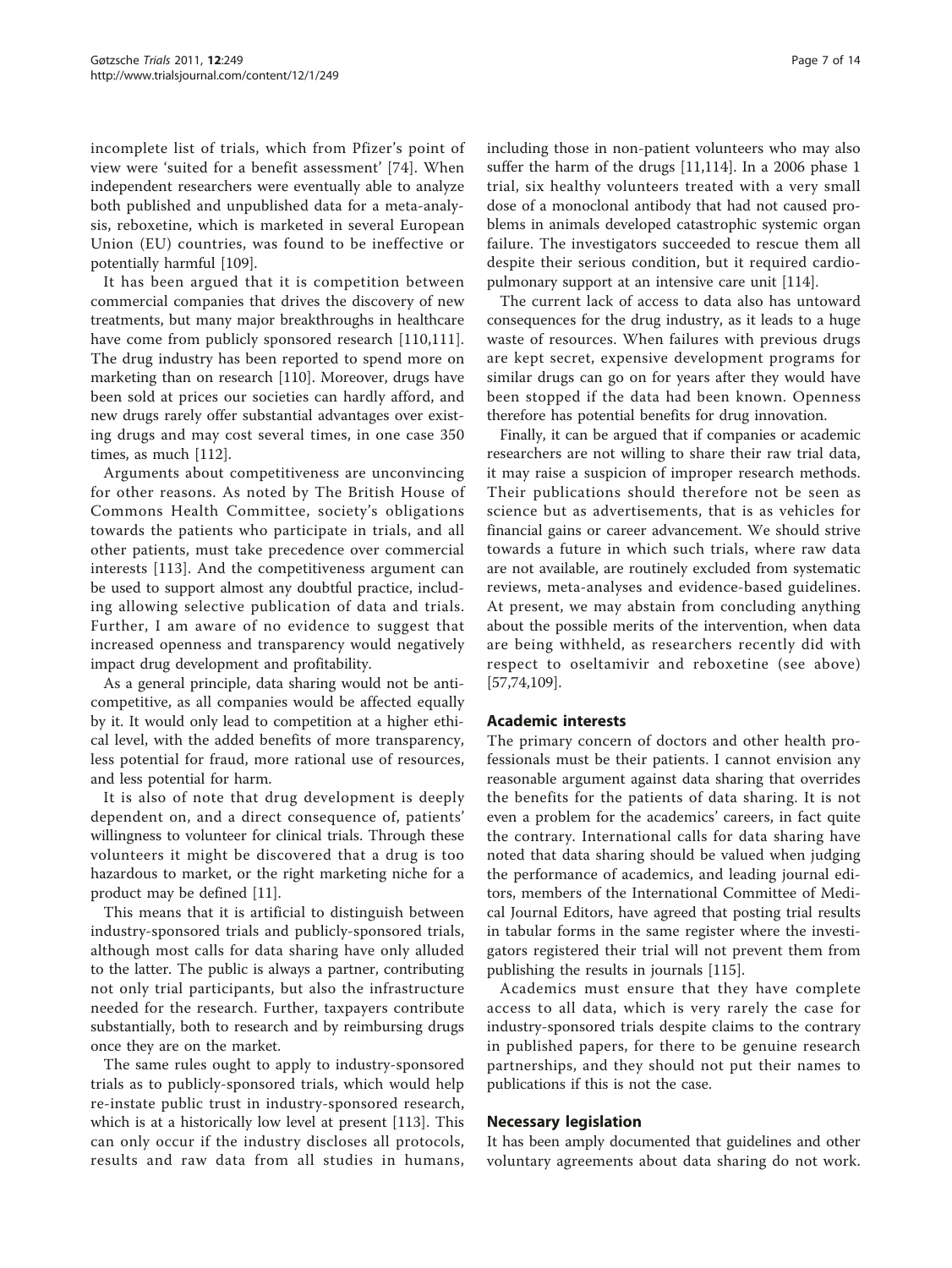For example, although the PLoS journals require of authors that, 'data should be made freely available upon reasonable request,' researchers who asked ten authors for their data, not to challenge their original conclusions, but to test a new hypothesis, only obtained one original data set [[116](#page-13-0)].

If national or supranational legislation impedes the much-needed reforms, the laws should be changed, harmonizing national laws. The EU legislated in 2009 that 'protocol-related information' and all results from trials in children must be made publicly available no more than six months after the trial ended and must be submitted electronically [[70\]](#page-12-0). It would be unreasonable to defend a position that only details on trials in children and not those on trials in adults must be made publicly available.

Data sharing should mean that the data can be used for whatever purpose other researchers might find relevant, without needing to obtain permission from those who assembled the data. This is in agreement with the views expressed by the OECD, the European Commission and the US CDC [[66](#page-12-0)-[68](#page-12-0),[70,79\]](#page-12-0). Further, there should be no restrictions, for example no requirement of co-authorship as a condition for receiving data [[78](#page-12-0)], apart from those that may be needed to prevent identification of particular patients, which is rarely a problem, as patients are listed by their trial numbers only.

Data access must be free of charge. When Statistics Canada attempted to recover costs for its data management by charging data users, the use of these public data decreased dramatically [[67](#page-12-0)]. User fees would impede research particularly much in low-income countries.

Registration of clinical trials is already a legal requirement in some countries including the US and Brazil [[62\]](#page-12-0). All clinical trials involving humans must be registered at a public register, for example the WHO register, [http://www.who.int/trialsearch\[](http://www.who.int/trialsearch)[62\]](#page-12-0), or the US [http://](http://www.clinicaltrials.gov) [www.clinicaltrials.gov,](http://www.clinicaltrials.gov) before the first trial participant is recruited. Registration should include:

1) The full clinical trial protocol and any subsequent amendments, with dates. This will allow other researchers to assess whether manipulations with the data have occurred during data analysis and report writing. Such manipulations, and many other important discrepancies between protocols and published reports, are very common [[117](#page-13-0)]. A cohort study of 102 clinical trials, many of them multinational drug trials, showed that at least one primary outcome was changed in two-thirds of the cases between the protocol and the publication, and this was not mentioned in any of the publications [[16\]](#page-11-0). It is deceptive to make changes in primary outcomes without telling the readers about it, as the target is moved after

the results are known. In line with the European ombudsman's observations [[90](#page-12-0)], we did not find any information that could compromise commercial interests in trial protocols of industry-initiated trials [[16\]](#page-11-0).

2) The clinical record forms. These are very important, as the obtained results depend on the way questions are being asked and recorded [\[11](#page-11-0)[,118\]](#page-13-0).

3) Any separate agreements between sponsor and investigators that are not included in the protocol, for example on finances, ownership of data and publication rights. Thirteen of 44 protocols of industry-initiated trials from 2004 referred to a separate publication agreement, compared with none of 44 protocols from 1994- 1995, and none of these agreements were submitted to the Scientific-Ethical Committees [\[106\]](#page-12-0).

Clauses in trial protocols that give the sponsor ownership of the data, or state that manuscripts need to be approved by the sponsor, should be made illegal. As contract law trumps every other form of law, informed consent forms should be written as a contract that states explicitly that the public owns the collected data; that all data will be made available to the public in an anonymized fashion; and that the data can be used for other purposes than for meeting the trial's objectives. This should not be a problem, as it has always been an implicit understanding when patients volunteer for trials that the data may be used for additional purposes, and many of these spin-off projects were not even thought about when the trial was planned.

Similarly, data sharing for old trials do not violate the patients' rights or interests. It should therefore not be required that patients be asked whether they accept that old data be shared with other researchers, which would make a lot of potentially fruitful research impracticable.

It should be a legal requirement to provide all results and raw data within an appropriate period of time, which, in accordance with most calls for data sharing, should be no later than 12 months after the randomized phase of the trial ended [\[69,70,73-75](#page-12-0)]. These data should be made available in publicly administered data repositories, preferably the trial register (if not, there must be a link from the register to the repository). If needed for using the data, they must be accompanied by the statistical codes. Raw data about adverse events should mean the original descriptions, exactly as reported narratively by patients or researchers on the case report forms, before any coding or adjudication has taken place for categorization purposes.

Drug regulatory agencies should be required to make available the protocol, the clinical study report, separate agreements, and the raw data on their website. With rare exceptions, a drug should not be launched until these data have been available for 12 months, enabling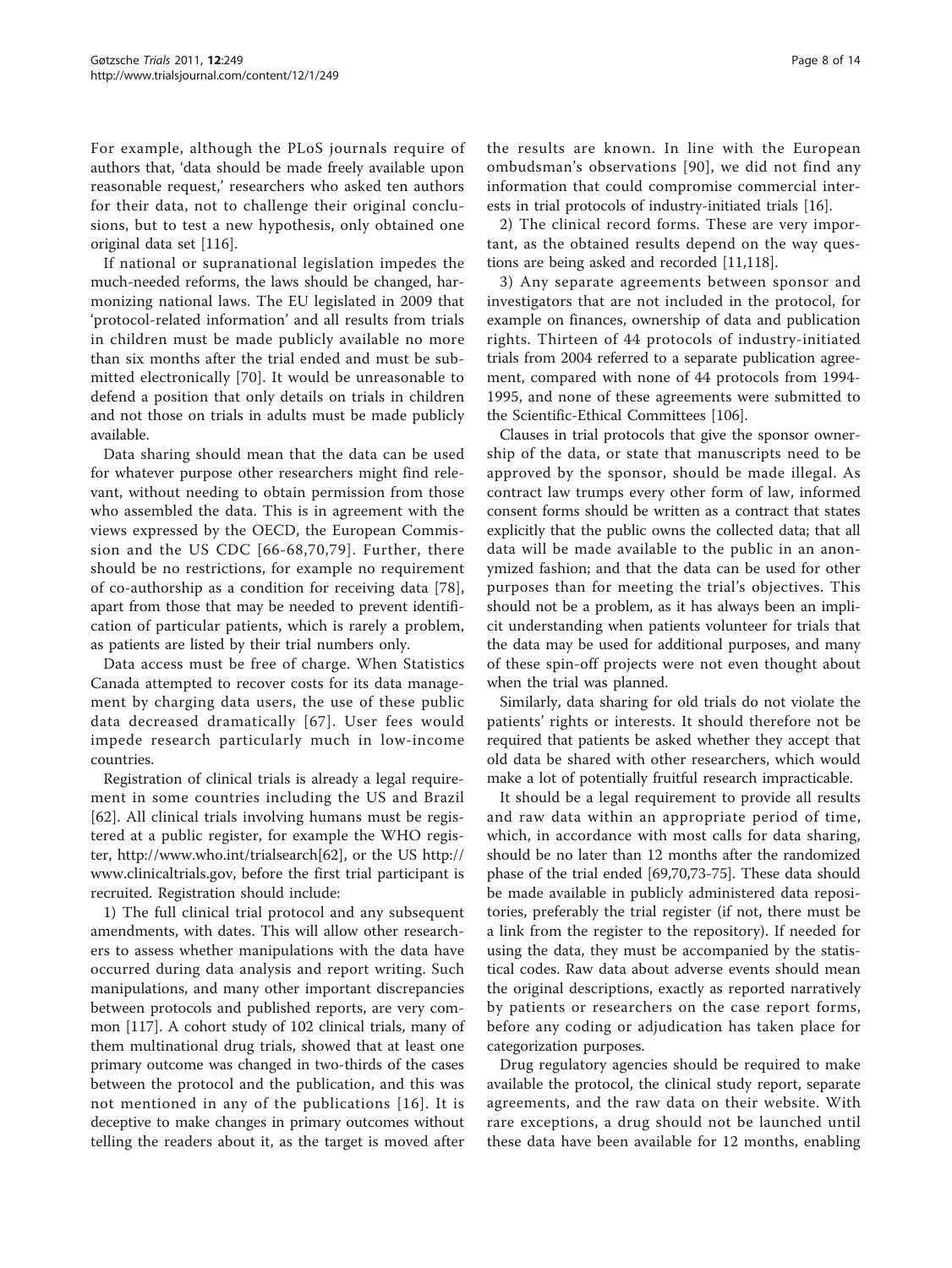doctors, patients and those who consider whether to reimburse the drug with taxpayers' money to have their own look at the data [\[119](#page-13-0)].

Research ethics committees should require registration of trials as a precondition for ethics approval, and should ensure that all trial results, protocols, separate agreements, and raw data are publicly disseminated and registered with the committees that approved the trial no later than 12 months after the trial ended.

Research ethics committees should also require a systematic review of similar previous trials in the application, as the UK National Institute for Health Research does [[120](#page-13-0)], and as the Danish ethics committees required in 1997 [\[121](#page-13-0),[122](#page-13-0)]. A summary of relevant systematic reviews should be made available to trial participants [[123\]](#page-13-0). It is impossible to know whether a proposed trial is redundant without such a review, which might need to be updated while the trial is running, as new evidence could render continuation of the trial unethical.

There are numerous examples of unethical research where one group received placebo, although a systematic review would have shown that the studied treatment was life saving, for example antibiotic prophylaxis for colon surgery, thrombolysis for myocardial infarction and aprotinin for perioperative bleeding [\[123](#page-13-0)-[126\]](#page-13-0). Previous, relevant trials are often omitted from published reports of trials. For example, in the published reports of placebocontrolled trials with aprotinin, only 20% of previous trials were cited, and only 15% of the reports cited the largest trial, which was 28 times larger than the median trial size [\[126](#page-13-0)]. A study from 2011 that included 227 meta-analyses of 1,523 trials published between 1963 and 2004 showed that fewer than 25% of the previous trials had been cited [[127](#page-13-0)]. This suggests that most previous trials have also been omitted from the trial protocols because if they had been cited, there would be no reason not to cite them also in the trial report.

The data must be made accessible in electronic formats wherever they are stored. Access must be easy and it should be easy to work with the documents. Access only to tens of thousands of pages of paper is an unacceptable obstacle to the progress of clinical research.

#### Sanctions

The British House of Commons Health Committee examined the drug industry in detail in 2004 to 2005 and found that its influence was enormous and out of control [[113,](#page-12-0)[119\]](#page-13-0). However, although the Members of Parliament felt that the UK Medicines Agency was not competent to undertake its duties as a guardian of public health, the Government declined a public hearing.

Many violations of the law in the context of clinical research or marketing have been documented [[11,38-41](#page-11-0)[,92,107,110,111,](#page-12-0)[128-137\]](#page-13-0). A 2010 study showed that the drug industry was the biggest defrauder of the US Government under the False Claims Act and that the civil and criminal settlements had increased dramatically in the past five years [\[138\]](#page-13-0).

Pfizer agreed in 2009 to pay US\$2.3 billion to settle charges of fraud and civil and criminal liability over its promotion of off-label use of four drugs [\[139](#page-13-0)]. The US Department of Justice said it was the largest healthcare fraud settlement in the Department's history and the largest criminal fine ever. Even so, this was reported to be equivalent to less than three weeks of Pfizer sales. As part of the settlement, Pfizer entered a corporate integrity agreement with the Office of the Inspector General of the Department of Health and Human Services to avoid and detect such problems. Pfizer previously entered three such agreements [\[139\]](#page-13-0).

Violations of a new law about data sharing should therefore result in more tangible measures if they are to have any effect. I suggest that those who violate the law, whether it be companies, research groups or individual researchers, receive a fine corresponding to 10% of last year's gross income before taxes, and will be prohibited from doing clinical research in the jurisdiction involved, for example in all EU countries if the violation occurred in one of them, for an appropriate period of time, for example two years for first-time offenders.

In serious cases, or if repeated violations occur, or if the lack of compliance with the law is not remedied within a certain period of time, the sanctions should be more severe, including the possibility of suspending the marketing authorization, if the violation concerns a marketed drug or medical device.

Any violation of the law should also mean that new projects from the same sponsors or researchers cannot be approved by the research ethics committees until all data from previous studies have been made public.

## Conclusion

Data sharing in clinical research is recommended by many of the world's leading scientific institutions and policy makers, most recently also by The Cochrane Collaboration [\[140\]](#page-13-0). It is a moral imperative and we should act now, as it will empower citizens and convey tremendous scientific, economic, and social benefits [[67\]](#page-12-0). Guidelines exist on how this can be done without compromising patient anonymity [[141](#page-13-0)].

## Appendix 1. Recent international calls for data sharing

In 2004, The Ministerial Summit on Health Research in Mexico City stated that, 'Research results must be published, documented in internationally accessible registers and archives, and synthesized through systematic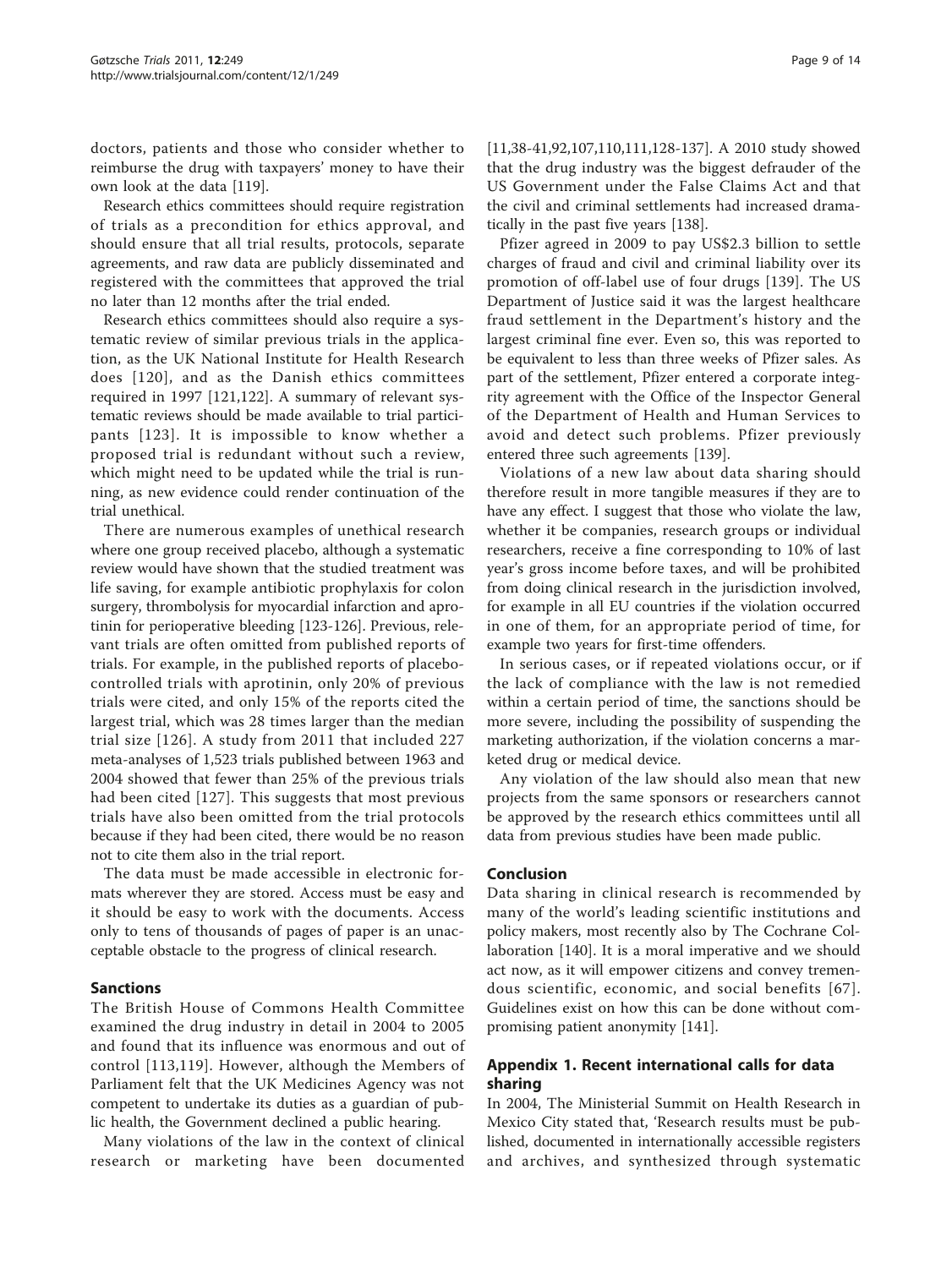reviews. These actions can help to inform decisions about support for new research and to build public confidence in science' [[62\]](#page-12-0). The Summit called for action by 'All major stakeholders, facilitated by the WHO Secretariat, to establish a platform linking a network of international clinical trials registers to ensure a single point of access and the unambiguous identification of trials.'

In 2008, the Global Ministerial Forum on Research For Health in Bamako agreed 'To develop, set, and enforce standards, regulations, and best practices for fair, accountable, and transparent research processes' and 'the registration and results reporting of clinical trials, and open and equitable access to research data, tools, and information' [\[62,63](#page-12-0)].

In 2010, the World Bank announced that it would make its data base open access, and would adopt disclosure as the default position for both data and documents relating to lending [[64](#page-12-0)].

In 2010, the WHO noted that, 'public accountability of research is not keeping pace with best practices,' and lamented that, 'The opportunity of creating a shared framework for storing and sharing research data, tools and materials has not been seized with the same energy in the area of health as it has in other scientific fields, and policy-makers are neither contributing to research priorities nor using evidence to inform their decisions' [\[65](#page-12-0)]. The WHO recommended sharing research data and having open access to the results, partly because failure to obtain it can be literally fatal [\[61\]](#page-12-0).

The OECD declared in a 2004 report that, 'Co-ordinated efforts at national and international levels are needed to broaden access to data from publicly funded research,' recognizing that, 'open access to, and unrestricted use of, data promotes scientific progress and facilitates the training of researchers,' and that, 'open access will maximise the value derived from public investments in data collection efforts' by being 'put to use for multiple research purposes by many research institutes of the global science system, thereby substantially increasing the scope and scale of research,' seeking 'transparency in regulations and policies,' and 'reducing unnecessary barriers to the international exchange of these data' [[66](#page-12-0)]. These principles were set into perspective in a journal article [\[67\]](#page-12-0).

The European Commission refers to the OECD declaration [[66\]](#page-12-0), stating in 2007 that, 'Fully publicly funded research data should in principle be accessible to all' [[68\]](#page-12-0). It aims to 'maximise the socio-economic benefits of research and development for the public good' and recognizes the need for access not only to journal articles but also to research data, which would help accelerate innovation and avoid duplication of research efforts. The Commission furthermore notes that, 'The public purse pays for research, peer review (through reviewers' salaries), and journals (for example through library budgets). It is natural that public actors should request a better return on their investment.' It is envisaged, but not yet implemented, that the EudraCT Clinical Trials Database - where all EU drug trials must be registered - should also contain the results, within 12 months after the termination of the trial, in accordance with article 57(2) of regulation (EC) No 726/2004 and its implementing guideline 2008/C168/02 [\[70](#page-12-0)].

The UK's Medical Research Council policy [[71](#page-12-0)] builds on the OECD principles [\[66](#page-12-0)], acknowledging that publicly-funded research data are a public good, produced in the public interest, which should be openly available to the maximum extent possible.

Similarly, the Wellcome Trust believes that, 'success in maximizing the value of research data depends crucially on fostering a culture in which both data generators and data users adopt good research practice, and act with integrity and transparency in managing, using and sharing research data' [\[72](#page-12-0)]. It requires a data management and sharing plan to be built into grant proposals when 'the proposed research is likely to generate data outputs that will hold significant value as a resource for the wider research community. '

In 2007, the US Congress directed the NIH to require sponsors to post the 'basic' results data from clinical trials (other than phase 1 trials) on drugs that have been approved by the FDA. The FDA required in 2007 that the results of certain clinical trials be posted on the internet within a year of the trial's completion, even if the results had not yet been published in a scientific journal [\[73,74](#page-12-0)]. The law does not provide access to the full study protocols and it does not cover trials completed before 27 September 2007 or trials of drugs that were never approved [[74](#page-12-0)].

In 2008, the US Congress approved the Consolidated Appropriations Act, which gives the public access to the published results of NIH-funded research. The policy requires that these papers are accessible on the open, publicly-owned resource, PubMed Central, no later than 12 months after publication [\[75](#page-12-0)].

The US NIH has declared that, 'Data sharing is essential for expedited translation of research results into knowledge, products and procedures to improve human health' [\[77](#page-12-0)]. In 2003, the NIH decided that all investigators seeking more than \$500,000 in grant support per year should make available their 'final research data, especially unique data ... to other investigators.' Furthermore, 'Data sharing should be timely and no later than the acceptance for publication of the main findings from the final dataset.' Most importantly, NIH declared that, 'When making data available, researchers cannot place limits on questions or methods nor require coauthorship as a condition for receiving data'[\[77](#page-12-0)]. About protecting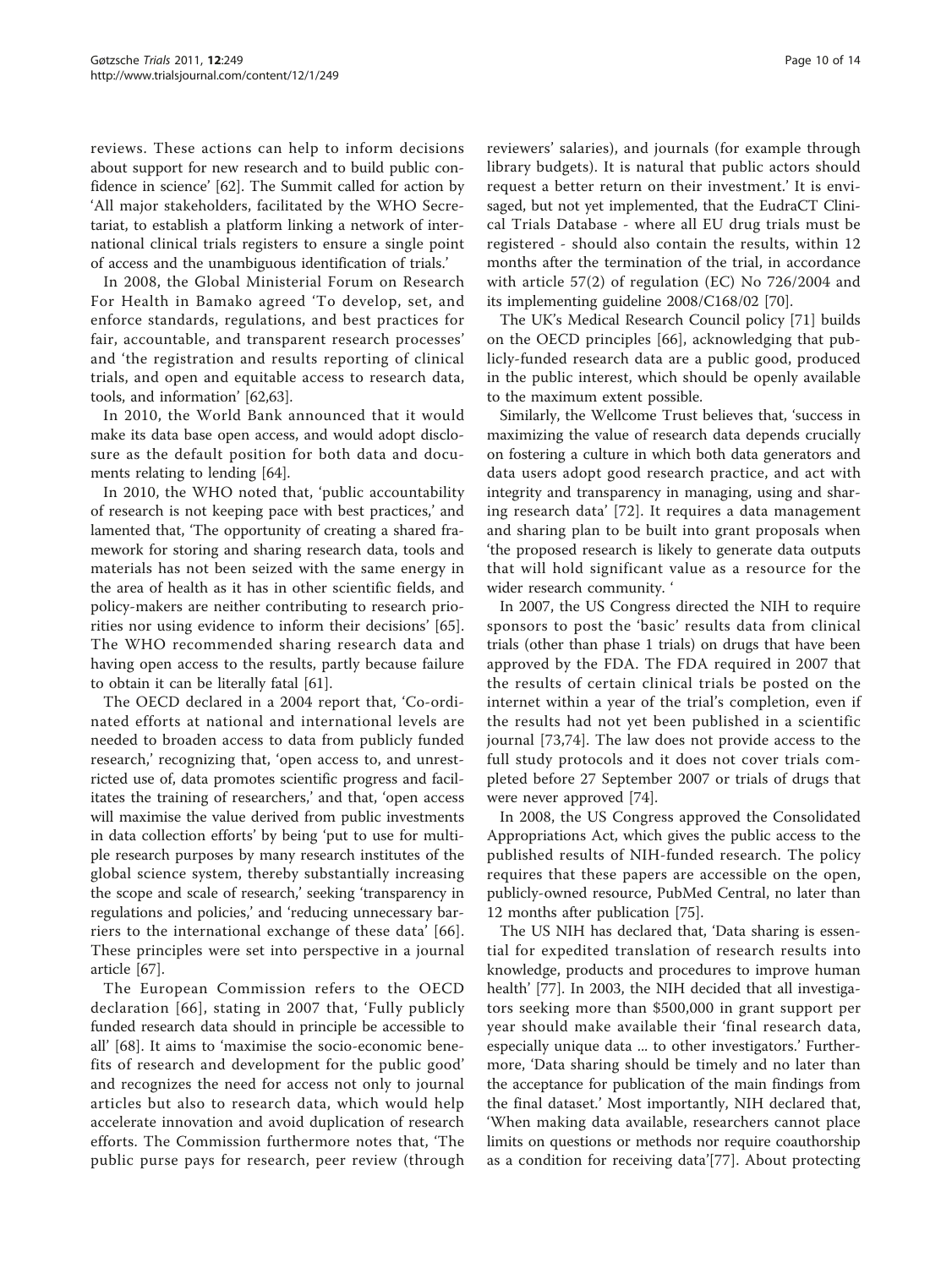<span id="page-10-0"></span>the rights and privacy of human subjects, NIH wrote that, 'data sharing is possible without compromising these efforts because identifiers can be removed from data' [\[77\]](#page-12-0).

The US National Science Foundation has a data archiving policy that is very similar to that of the NIH being 'committed to the principle that the various forms of data collected with public funds belong in the public domain,' and noting that, 'The purpose of this policy is to advance science by encouraging data sharing among researchers. Data sharing strengthens our collective capacity to meet scientific standards of openness by providing opportunities for further analysis, replication, verification and refinement of research findings' [\[78](#page-12-0)].

The US Centers for Disease Control and Prevention (CDC) 'believes that public health and scientific advancement are best served when data are released to, or shared with, other public health agencies, academic researchers, and appropriate private researchers in an open, timely, and appropriate way. The interests of the public - which include timely releases of data for further analysis - transcends whatever claim scientists may believe they have to ownership of data acquired or generated using federal funds. Such data are, in fact, owned by the federal government and thus belong to the citizens of the United States' [[79\]](#page-12-0). The CDC states what the advantages are of data sharing [\[79\]](#page-12-0):

- improve the quality of CDC data and the consistency of data across CDC,

- ensure that CDC scientists, contractors, awardees, and grantees are held accountable for their findings,

- provide opportunities for study results to be validated,

- uncover new areas for research,

- improve public health practitioners' understanding of various research methods,

- encourage analysts from other disciplines (for example, economists, social scientists) to examine public health questions, and

- build trust with outside partners and the public by allowing an open critique of CDC investigations.

It also notes that, as a public health agency, CDC is accountable to the public for the data it produces through research, and CDC scientists are accountable for their work, and their findings are subject to independent validation. The principle is to release the data for public use without restrictions within a year after the data have been evaluated for quality and shared with any partners in data collection.

In 2010, a number of funders, among them the WHO, the World Bank, the US NIH, the US CDC, the Bill and Melinda Gates Foundation and the Hewlett Foundation, agreed on data sharing, as it would generate faster

progress in improving health, better value for money and higher quality science [\[80](#page-12-0)].

Science notes that, 'appropriate data sets ... must be deposited in an approved database' [[81](#page-12-0)]. Nature journals state that, 'authors are required to make materials, data and associated protocols promptly available to others without preconditions. Data sets must be made freely available to readers from the date of publication, and must be provided to editors and peer-reviewers at submission, for the purposes of evaluating the manuscript' [[82\]](#page-12-0).

The Lancet requires submission of the trial protocol in addition to the trial report [[83](#page-12-0)]; and the British Medical Journal (BMJ) asks authors to include a data sharing statement at the end of each original research article, arguing that many people would call this a moral obligation because most research is publicly funded and involves the public as participants [\[84](#page-12-0)].

Annals of Internal Medicine also has a data sharing statement, and trials have been published for which the study protocol, the raw data, and the statistical code needed for analyzing the data are available on a website [[85\]](#page-12-0).

The Public Library of Science (PLoS) journals, which are open access journals, require that the underlying data be made immediately available without restrictions and encourage researchers to contact the editors if they encounter difficulties in obtaining the data, in which case the editors may post corrections on articles, contact authors' institutions and funders, and in extreme cases withdraw publication [[86\]](#page-12-0).

In 2004, The Cochrane Collaboration recommended legislation to mandate prospective registration of trials in a register as a condition of funding, ethics and regulatory approval to ensure that all trial results become publicly available [[87\]](#page-12-0). In October 2011, The Cochrane Collaboration published a statement calling for all data from all randomised clinical trials, including raw anonymised individual participant data, to become publicly available free of charge and in easily accessible electronic formats [[140](#page-13-0)].

#### Acknowledgements

Funding: This research received no specific grant from any funding agency in the public, commercial, or not-for-profit sectors.

#### Competing interests

The author declares that he has no competing interests.

Received: 5 May 2011 Accepted: 23 November 2011 Published: 23 November 2011

#### References

1. The Cochrane Library. [\[http://www.thecochranelibrary.com/view/0/index.](http://www.thecochranelibrary.com/view/0/index.html) [html\]](http://www.thecochranelibrary.com/view/0/index.html).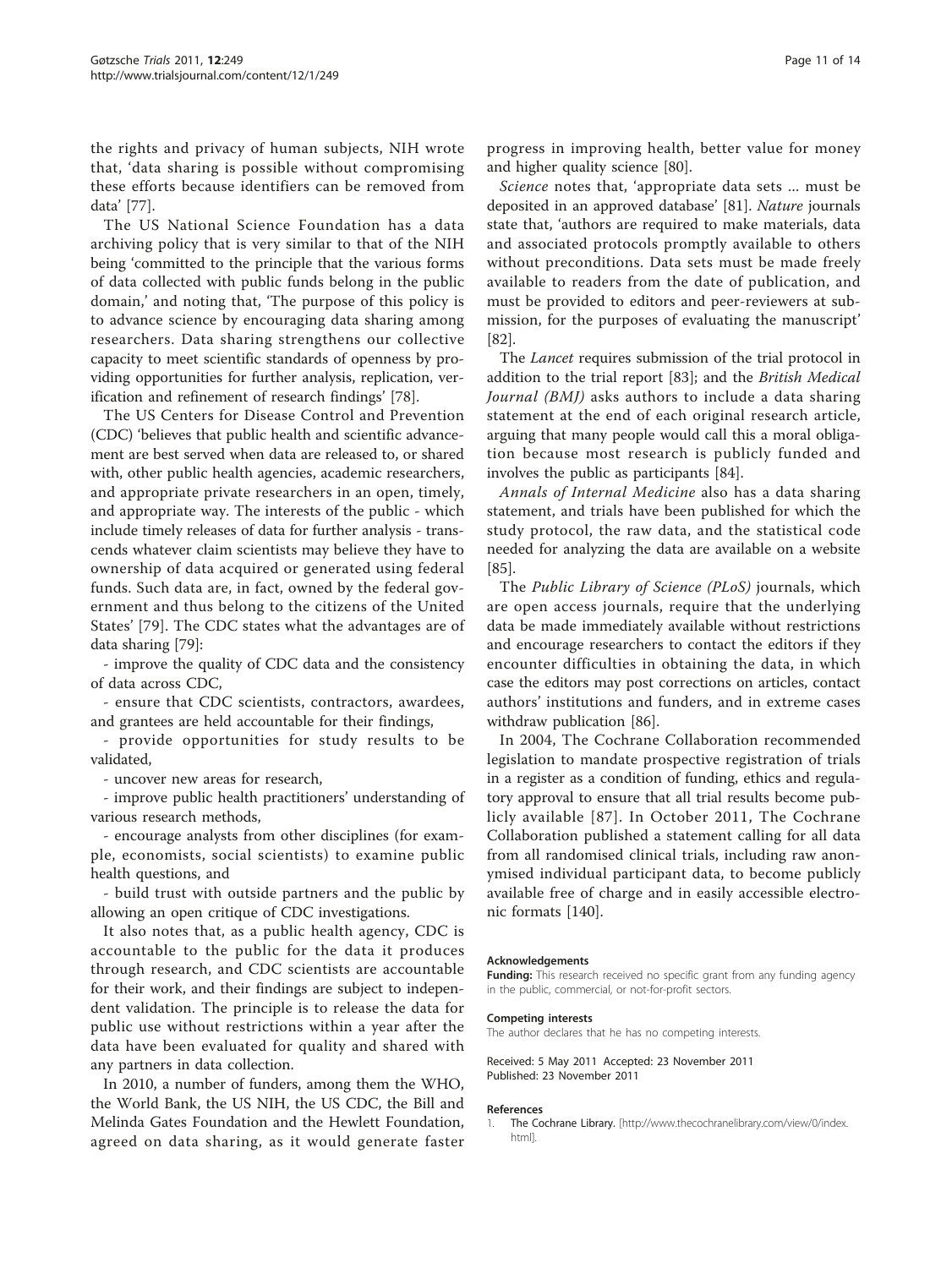- <span id="page-11-0"></span>2. Gøtzsche PC: [Methodology and overt and hidden bias in reports of 196](http://www.ncbi.nlm.nih.gov/pubmed/2702836?dopt=Abstract) [double-blind trials of nonsteroidal, anti-inflammatory drugs in](http://www.ncbi.nlm.nih.gov/pubmed/2702836?dopt=Abstract) [rheumatoid arthritis.](http://www.ncbi.nlm.nih.gov/pubmed/2702836?dopt=Abstract) Control Clin Trials 1989, 10:31-56, (amendment:356).
- 3. Gøtzsche PC: [Bias in double-blind trials.](http://www.ncbi.nlm.nih.gov/pubmed/2245657?dopt=Abstract) Dan Med Bull 1990, 37:329-36.
- 4. Bero LA, Rennie D: [Influences on the quality of published drug studies.](http://www.ncbi.nlm.nih.gov/pubmed/8707496?dopt=Abstract) Int J Technol Assess Health Care 1996, 12:209-237.
- Safer DJ: [Design and reporting modifications in industry-sponsored](http://www.ncbi.nlm.nih.gov/pubmed/12357091?dopt=Abstract) [comparative psychopharmacology trials.](http://www.ncbi.nlm.nih.gov/pubmed/12357091?dopt=Abstract) J Nerv Ment Dis 2002, 190:583-592.
- 6. Melander H, Ahlqvist-Rastad J, Meijer G, Beermann B: [Evidence b\(i\)ased](http://www.ncbi.nlm.nih.gov/pubmed/12775615?dopt=Abstract) [medicine - selective reporting from studies sponsored by](http://www.ncbi.nlm.nih.gov/pubmed/12775615?dopt=Abstract) [pharmaceutical industry: review of studies in new drug applications.](http://www.ncbi.nlm.nih.gov/pubmed/12775615?dopt=Abstract) BMJ 2003, 326:1171-1173.
- Bero L, Oostvogel F, Bacchetti P, Lee K: [Factors associated with findings of](http://www.ncbi.nlm.nih.gov/pubmed/17550302?dopt=Abstract) [published trials of drug-drug comparisons: Why some statins appear](http://www.ncbi.nlm.nih.gov/pubmed/17550302?dopt=Abstract) [more efficacious than others.](http://www.ncbi.nlm.nih.gov/pubmed/17550302?dopt=Abstract) PLoS Med 2007, 4:e184.
- 8. Johansen HK, Gøtzsche PC: [Problems in the design and reporting of trials](http://www.ncbi.nlm.nih.gov/pubmed/10568648?dopt=Abstract) [of antifungal agents encountered during meta-analysis.](http://www.ncbi.nlm.nih.gov/pubmed/10568648?dopt=Abstract) JAMA 1999, 282:1752-1759.
- 9. Turner EH, Matthews AM, Linardatos E, Tell RA, Rosenthal R: [Selective](http://www.ncbi.nlm.nih.gov/pubmed/18199864?dopt=Abstract) [publication of antidepressant trials and its influence on apparent](http://www.ncbi.nlm.nih.gov/pubmed/18199864?dopt=Abstract) [efficacy.](http://www.ncbi.nlm.nih.gov/pubmed/18199864?dopt=Abstract) N Engl J Med 2008, 358:252-260.
- 10. Rising K, Bacchetti P, Bero : [Reporting bias in drug trials submitted to the](http://www.ncbi.nlm.nih.gov/pubmed/19067477?dopt=Abstract) [Food and Drug Administration: a review of publication and](http://www.ncbi.nlm.nih.gov/pubmed/19067477?dopt=Abstract) [presentation.](http://www.ncbi.nlm.nih.gov/pubmed/19067477?dopt=Abstract) PLoS Med 2008, 5:e217.
- 11. Healy D: Let them eat Prozac New York: New York University Press; 2004.
- 12. Fournier JC, DeRubeis RJ, Hollon SD, Dimidjian S, Amsterdam JD, Shelton RC, Fawcett J: [Antidepressant drug effects and depression](http://www.ncbi.nlm.nih.gov/pubmed/20051569?dopt=Abstract) [severity: a patient-level meta-analysis.](http://www.ncbi.nlm.nih.gov/pubmed/20051569?dopt=Abstract) JAMA 2010, 303:47-53.
- 13. Furukawa TA: [All clinical trials must be reported in detail and made](http://www.ncbi.nlm.nih.gov/pubmed/15361465?dopt=Abstract) [publicly available.](http://www.ncbi.nlm.nih.gov/pubmed/15361465?dopt=Abstract) BMJ 2004, 329:626.
- 14. Healy D: [Did regulators fail over selective serotonin reuptake inhibitors?](http://www.ncbi.nlm.nih.gov/pubmed/16825234?dopt=Abstract) BMJ 2006, 333:92-95.
- 15. Kendall T, McGoey L, Jackson E: [If NICE was in the USA.](http://www.ncbi.nlm.nih.gov/pubmed/19394077?dopt=Abstract) Lancet 2009, 374:272-273.
- 16. Chan A-W, Hróbjartsson A, Haahr MT, Gøtzsche PC, Altman DG: [Empirical](http://www.ncbi.nlm.nih.gov/pubmed/15161896?dopt=Abstract) [evidence for selective reporting of outcomes in randomized trials:](http://www.ncbi.nlm.nih.gov/pubmed/15161896?dopt=Abstract) [comparison of protocols to published articles.](http://www.ncbi.nlm.nih.gov/pubmed/15161896?dopt=Abstract) JAMA 2004, 291:2457-2465.
- 17. Chan AW, Krleza-Jerić K, Schmid I, Altman DG: [Outcome reporting bias in](http://www.ncbi.nlm.nih.gov/pubmed/15451835?dopt=Abstract) [randomized trials funded by the Canadian Institutes of Health Research.](http://www.ncbi.nlm.nih.gov/pubmed/15451835?dopt=Abstract) CMAJ 2004, 171:735-740.
- 18. Chan A-W, Hróbjartsson A, Jørgensen KJ, Gøtzsche PC, Altman DG: Reporting of sample size calculations and data analysis methods in randomized trials: comparison of publications with protocols. BMJ 2008, 337:1404-1407.
- 19. Hopewell S, Loudon K, Clarke MJ, Oxman AD, Dickersin K: Publication bias in clinical trials due to statistical significance or direction of trial results. Cochrane Database Syst Rev 2009, 1, Art. No.: MR000006.
- 20. Vedula SS, Bero L, Scherer RW, Dickersin K: [Outcome reporting in industry](http://www.ncbi.nlm.nih.gov/pubmed/19907043?dopt=Abstract)[sponsored trials of gabapentin for off-label use.](http://www.ncbi.nlm.nih.gov/pubmed/19907043?dopt=Abstract) N Engl J Med 2009, 361:1963-1971.
- 21. Jureidini JN, McHenry LB, Mansfield PR: Clinical trials and drug promotion: selective reporting of study 329. Int J Risk Safety Med 2008, 20:73-81.
- 22. McCormack K, Scott N, Grant A: Outcome reporting bias and individual patient data meta-analysis: a case study in surgery. 9th International Cochrane Colloquium: 9-13 Oct 2001; Lyon, France 34, abstract P-005.
- 23. Moore TJ: Deadly medicine: why tens of thousands of heart patients died in America's worst drug disaster New York: Simon & Schuster; 1995.
- 24. Cowley AJ, Skene A, Stainer K, Hampton JR: [The effect of lorcainide on](http://www.ncbi.nlm.nih.gov/pubmed/8349379?dopt=Abstract) [arrhythmias and survival in patients with acute myocardial infarction: an](http://www.ncbi.nlm.nih.gov/pubmed/8349379?dopt=Abstract) [example of publication bias.](http://www.ncbi.nlm.nih.gov/pubmed/8349379?dopt=Abstract) Int J Cardiol 1993, 40:161-166.
- 25. Lenzer J: [FDA is incapable of protecting US](http://www.ncbi.nlm.nih.gov/pubmed/15564236?dopt=Abstract) "against another Vioxx". BMJ 2004, 329:1253.
- 26. Topol EJ: [Failing the public health rofecoxib, Merck, and the FDA.](http://www.ncbi.nlm.nih.gov/pubmed/15470193?dopt=Abstract) N Engl J Med 2004, 351:1707-1709.
- 27. Berenson A: Evidence in Vioxx suits shows intervention by Merck officials. The New York Times 2005 [\[http://www.nytimes.com/2005/04/24/](http://www.nytimes.com/2005/04/24/business/24drug.html) [business/24drug.html\]](http://www.nytimes.com/2005/04/24/business/24drug.html).
- 28. Mukherjee D, Nissen SE, Topol EJ: [Risk of cardiovascular events associated](http://www.ncbi.nlm.nih.gov/pubmed/11509060?dopt=Abstract) [with selective COX-2 inhibitors.](http://www.ncbi.nlm.nih.gov/pubmed/11509060?dopt=Abstract) JAMA 2001, 286:954-959.
- 29. Curfman GD, Morrissey S, Drazen JM: [Expression of concern: Bombardier](http://www.ncbi.nlm.nih.gov/pubmed/16339408?dopt=Abstract) et al., "[comparison of upper gastrointestinal toxicity of rofecoxib and](http://www.ncbi.nlm.nih.gov/pubmed/16339408?dopt=Abstract) [naproxen in patients with rheumatoid arthritis](http://www.ncbi.nlm.nih.gov/pubmed/16339408?dopt=Abstract)". N Engl J Med 2005, 353:2813-2814.
- 30. Curfman GD, Morrissey S, Drazen JM: Expression of concern reaffirmed, N Engl J Med 2006, 354:1193.
- 31. Fries JF: Letter to Raymond Gilmartin re: physician intimidation. 2001 [[http://www.vioxxdocuments.com/Documents/Krumholz\\_Vioxx/Fries2001.](http://www.vioxxdocuments.com/Documents/Krumholz_Vioxx/Fries2001.pdf) [pdf](http://www.vioxxdocuments.com/Documents/Krumholz_Vioxx/Fries2001.pdf)], Merck. Bates No MRK-ABH0002204 to MRK-ABH0002207.
- 32. Harris G: Pfizer says internal studies show no Celebrex risks. New York Times. Business section 2005 [[http://www.nytimes.com/2005/02/05/business/](http://www.nytimes.com/2005/02/05/business/05drug.html) [05drug.html](http://www.nytimes.com/2005/02/05/business/05drug.html)].
- 33. de Andrade M: In clear sight. BMJ 2009, 339:538-541.
- 34. Hrachovec JB: [Reporting of 6-month vs 12-month data in a clinical trial](http://www.ncbi.nlm.nih.gov/pubmed/11712925?dopt=Abstract) [of celecoxib.](http://www.ncbi.nlm.nih.gov/pubmed/11712925?dopt=Abstract) JAMA 2001, 286:2398.
- 35. Jüni P, Rutjes AW, Dieppe PA: [Are selective COX 2 inhibitors superior to](http://www.ncbi.nlm.nih.gov/pubmed/12039807?dopt=Abstract) [traditional non steroidal anti-inflammatory drugs?](http://www.ncbi.nlm.nih.gov/pubmed/12039807?dopt=Abstract) BMJ 2002, 324:1287-1288.
- 36. Jüni P, Reichenbach S, Egger M: [COX 2 inhibitors, traditional NSAIDs, and](http://www.ncbi.nlm.nih.gov/pubmed/15947376?dopt=Abstract) [the heart.](http://www.ncbi.nlm.nih.gov/pubmed/15947376?dopt=Abstract) BMJ 2005, 330:1342-1343.
- 37. Caldwell B, Aldington S, Weatherall M, Shirtcliffe P, Beasley R: [Risk of](http://www.ncbi.nlm.nih.gov/pubmed/16508052?dopt=Abstract) [cardiovascular events and celecoxib: a systematic review and meta](http://www.ncbi.nlm.nih.gov/pubmed/16508052?dopt=Abstract)[analysis.](http://www.ncbi.nlm.nih.gov/pubmed/16508052?dopt=Abstract) J R Soc Med 2006, 99:132-140.
- 38. Braitwaite J: Corporate crime in the pharmaceutical industry London: Routledge & Kegan Paul; 1984.
- 39. Mundy A: Dispensing with the truth New York: St. Martin's Press; 2001.
- 40. Avorn J: Powerful medicines: The benefits, risks, and costs of prescription drugs New York: Vintage Books; 2005.
- 41. Petersen M: Our daily meds New York: Sarah Crichton Books; 2008.
- 42. Avorn J: [Dangerous deception hiding the evidence of adverse drug](http://www.ncbi.nlm.nih.gov/pubmed/17124012?dopt=Abstract) [effects.](http://www.ncbi.nlm.nih.gov/pubmed/17124012?dopt=Abstract) N Engl J Med 2006, 355:2169-2171.
- 43. Lurie P, Wolfe SM: [Misleading data analyses in salmeterol \(SMART\) study.](http://www.ncbi.nlm.nih.gov/pubmed/16214589?dopt=Abstract) Lancet 2005, 366:1261-1262.
- 44. Nissen SE, Wolski K, Topol EJ: [Effect of muraglitazar on death and major](http://www.ncbi.nlm.nih.gov/pubmed/16239637?dopt=Abstract) [adverse cardiovascular events in patients with type 2 diabetes mellitus.](http://www.ncbi.nlm.nih.gov/pubmed/16239637?dopt=Abstract) JAMA 2005, 294:2581-2586.
- 45. Brophy JM: [Selling safety lessons from muraglitazar.](http://www.ncbi.nlm.nih.gov/pubmed/16239638?dopt=Abstract) JAMA 2005, 294:2633-2635.
- 46. DeAngelis CD, Fontanarosa PB: [Ensuring integrity in industry-sponsored](http://www.ncbi.nlm.nih.gov/pubmed/20332409?dopt=Abstract) [research.](http://www.ncbi.nlm.nih.gov/pubmed/20332409?dopt=Abstract) JAMA 2010, 303:1196-1198.
- 47. Harris G: Diabetes drug maker hid test data. New York Times 2010 [[http://](http://www.nytimes.com/2010/07/13/health/policy/13avandia.html) [www.nytimes.com/2010/07/13/health/policy/13avandia.html](http://www.nytimes.com/2010/07/13/health/policy/13avandia.html)].
- 48. Rosiglitazone DCohen: What went wrong? BMJ 2010, 341:530-534.
- 49. Bass A: Side effects a prosecutor, a whistleblower, and a bestselling antidepressant on trial Chapel Hill: Algonquin Books; 2008.
- 50. Dyer O: GlaxoSmithKline to set up comprehensive online clinical trials register. BMJ 2004, 329:590.
- 51. Nissen SE, Wolski K: [Effect of rosiglitazone on the risk of myocardial](http://www.ncbi.nlm.nih.gov/pubmed/17517853?dopt=Abstract) [infarction and death from cardiovascular causes.](http://www.ncbi.nlm.nih.gov/pubmed/17517853?dopt=Abstract) N Engl J Med 2007, 356:2457-2471.
- 52. Nissen SE: [Setting the RECORD straight.](http://www.ncbi.nlm.nih.gov/pubmed/20332408?dopt=Abstract) JAMA 2010, 303:1194-1195.
- 53. Home PD, Pocock SJ, Beck-Nielsen H, Gomis R, Hanefeld M, Jones NP, Komajda M, McMurray JJ: [Rosiglitazone evaluated for cardiovascular](http://www.ncbi.nlm.nih.gov/pubmed/17551159?dopt=Abstract) [outcomes - an interim analysis.](http://www.ncbi.nlm.nih.gov/pubmed/17551159?dopt=Abstract) N Engl J Med 2007, 357:28-38.
- 54. Home PD, Pocock SJ, Beck-Nielsen H, Curtis PS, Gomis R, Hanefeld M, Jones NP, Komajda M, McMurray JJ: [Rosiglitazone evaluated for](http://www.ncbi.nlm.nih.gov/pubmed/19501900?dopt=Abstract) [cardiovascular outcomes in oral agent combination therapy for type 2](http://www.ncbi.nlm.nih.gov/pubmed/19501900?dopt=Abstract) [diabetes \(RECORD\): a multicentre, randomised, open-label trial.](http://www.ncbi.nlm.nih.gov/pubmed/19501900?dopt=Abstract) Lancet 2009, 373:2125-2135.
- 55. Psaty BM, Prentice RL: [Minimizing bias in randomized trials: the](http://www.ncbi.nlm.nih.gov/pubmed/20716744?dopt=Abstract) [importance of blinding.](http://www.ncbi.nlm.nih.gov/pubmed/20716744?dopt=Abstract) JAMA 2010, 304:793-794.
- 56. Graham D, Gelperin K: More on advisory committee decision. BMJ 2010, 341:519.
- 57. Cohen D: [Complications: tracking down the data on oseltamivir.](http://www.ncbi.nlm.nih.gov/pubmed/19995818?dopt=Abstract) BMJ 2009, 339:b5387
- 58. Jefferson T, Doshi P, Heneghan C: [Ensuring safe and effective drugs: Who](http://www.ncbi.nlm.nih.gov/pubmed/21224325?dopt=Abstract) [can do what it takes?](http://www.ncbi.nlm.nih.gov/pubmed/21224325?dopt=Abstract) BMJ 2011, 342:c7258.
- 59. Friislund M: 10 år med Wikipedia. Berlingske Tidende 2011, sektion:1-2.
- 60. Walport M, Brest P: [Sharing research data to improve public health.](http://www.ncbi.nlm.nih.gov/pubmed/21216456?dopt=Abstract) Lancet 2011, 377:537-539.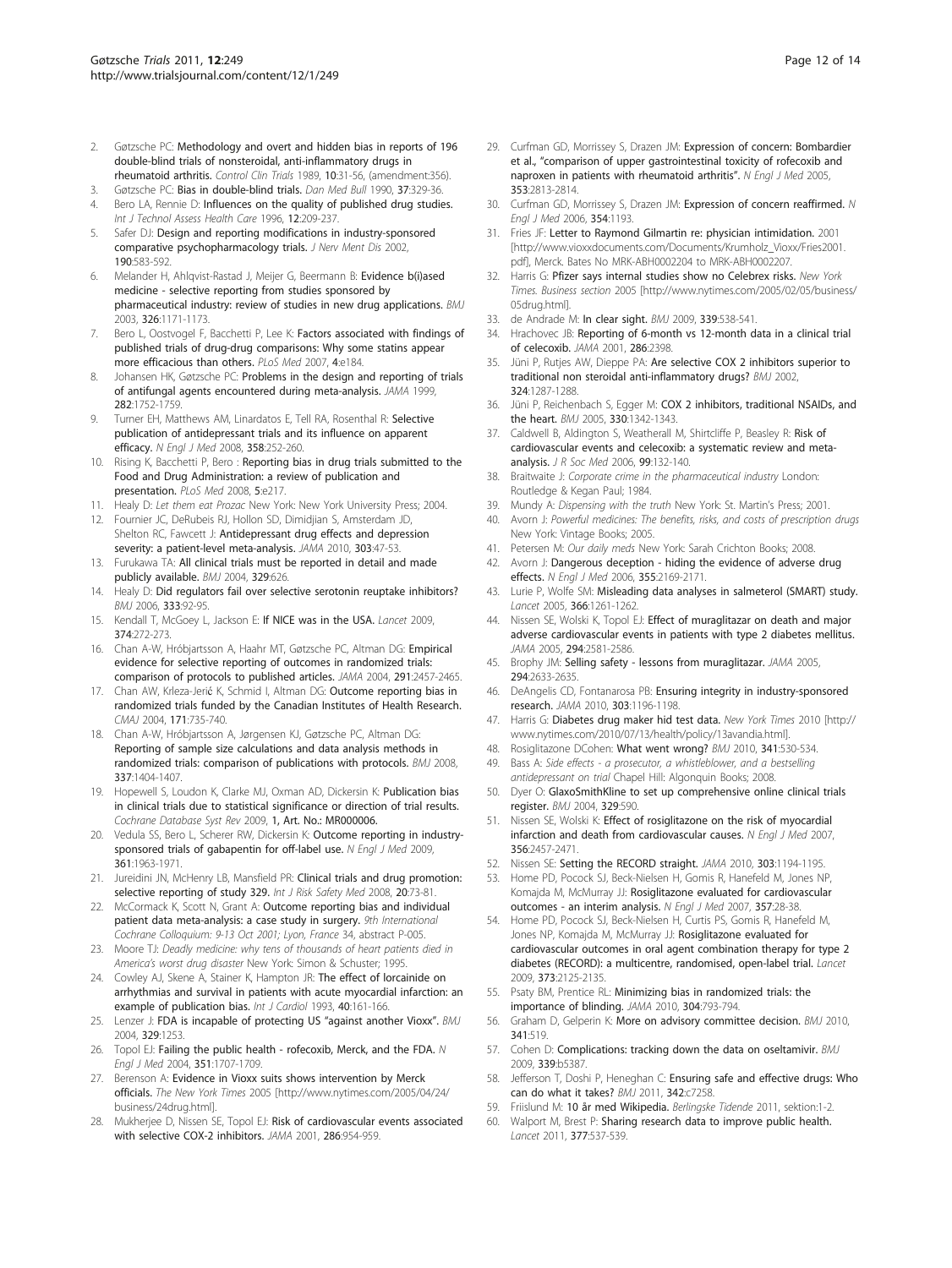- <span id="page-12-0"></span>61. Momen H: [Equitable access to scientific and technical information for](http://www.ncbi.nlm.nih.gov/pubmed/14997253?dopt=Abstract) [health.](http://www.ncbi.nlm.nih.gov/pubmed/14997253?dopt=Abstract) Bull World Health Organ 2003, 81:;700.
- 62. Ghersi D, Pang T: From Mexico to Mali: four years in the history of clinical trial registration. J Evidence-Based Med 2009, 2:1-7.
- 63. xxx x: The Bamako call to action on research for health: strengthening research for health, development, and equity. From the global ministerial forum on research for health, Bamako, Mali 2008 [\[http://www.who.int/rpc/](http://www.who.int/rpc/news/BAMAKOCALLTOACTIONFinalNov24.pdf) [news/BAMAKOCALLTOACTIONFinalNov24.pdf](http://www.who.int/rpc/news/BAMAKOCALLTOACTIONFinalNov24.pdf)].
- 64. Development of the joint statement of purpose. The Wellcome Trust 2010 [\[http://www.wellcome.ac.uk/About-us/Policy/Spotlight-issues/Data](http://www.wellcome.ac.uk/About-us/Policy/Spotlight-issues/Data-sharing/Public-health-and-epidemiology/WTDV030691.htm)[sharing/Public-health-and-epidemiology/WTDV030691.htm\]](http://www.wellcome.ac.uk/About-us/Policy/Spotlight-issues/Data-sharing/Public-health-and-epidemiology/WTDV030691.htm).
- 65. WHO's role and responsibilities in health research. 63rd World Health Assembly 2010 [[http://apps.who.int/gb/ebwha/pdf\\_files/WHA63/A63\\_22-en.](http://apps.who.int/gb/ebwha/pdf_files/WHA63/A63_22-en.pdf) [pdf](http://apps.who.int/gb/ebwha/pdf_files/WHA63/A63_22-en.pdf)].
- 66. Science, Technology and Innovation for the 21st Century. Meeting of the OECD Committee for Scientific and Technological Policy at Ministerial Level, 29-30 January 2004 - Final Communique 2004.
- 67. Arzberger P, Schroeder P, Beaulieu A, Bowker G, Casey K, Laaksonen L, Moorman D, Uhlir P, Wouters P: Promoting access to public research data for scientific, economic, and social development. Data Science Journal 2004, 3:135-152.
- 68. Commission of the European Communities. Communication from the Commission to the Council, the European Parliament, the European Economic and Social Committee. On scientific information in the digital age. Access, dissemination and preservation. 2007. [[http://ec.europa.eu/](http://ec.europa.eu/research/science-society/document_library/pdf_06/communication-022007_en.pdf) [research/science-society/document\\_library/pdf\\_06/communication-](http://ec.europa.eu/research/science-society/document_library/pdf_06/communication-022007_en.pdf)[022007\\_en.pdf](http://ec.europa.eu/research/science-society/document_library/pdf_06/communication-022007_en.pdf)].
- 69. EudraCT Supporting Documentation. [[https://eudract.ema.europa.eu/](https://eudract.ema.europa.eu/document.html) [document.html](https://eudract.ema.europa.eu/document.html)].
- 70. Communication from the Commission Guidance on the information concerning paediatric clinical trials to be entered into the EU Database on Clinical Trials (EudraCT) and on the information to be made public by the European Medicines Agency (EMEA), in accordance with Article 41 of Regulation (EC) No 1901/2006. .
- 71. UK MRC policy on data sharing and preservation. 2011 [[http://www.mrc.](http://www.mrc.ac.uk/Ourresearch/Ethicsresearchguidance/Datasharinginitiative/Policy/index.htm) [ac.uk/Ourresearch/Ethicsresearchguidance/Datasharinginitiative/Policy/index.](http://www.mrc.ac.uk/Ourresearch/Ethicsresearchguidance/Datasharinginitiative/Policy/index.htm) [htm](http://www.mrc.ac.uk/Ourresearch/Ethicsresearchguidance/Datasharinginitiative/Policy/index.htm)].
- 72. The Wellcome Trust. Policy on data management and sharing. [[http://](http://www.wellcome.ac.uk/About-us/Policy/Policy-and-position-statements/WTX035043.htm) [www.wellcome.ac.uk/About-us/Policy/Policy-and-position-statements/](http://www.wellcome.ac.uk/About-us/Policy/Policy-and-position-statements/WTX035043.htm) [WTX035043.htm\]](http://www.wellcome.ac.uk/About-us/Policy/Policy-and-position-statements/WTX035043.htm).
- 73. The Food and Drug Administration (FDA) Amendment Act of 2007. Public Law 110-85-Sept 27, 2007
- 74. Wieseler B, McGauran N, Kaiser T: [Finding studies on reboxetine: a tale of](http://www.ncbi.nlm.nih.gov/pubmed/20940211?dopt=Abstract) [hide and seek.](http://www.ncbi.nlm.nih.gov/pubmed/20940211?dopt=Abstract) BMJ 2010, 341:c4942.
- 75. U.S Department of Health and Human Services. National Institutes of Health Public Access. [\[http://publicaccess.nih.gov/](http://publicaccess.nih.gov/)].
- 76. National Institutes of Health. NIH Data Sharing Policy. [[http://grants.nih.](http://grants.nih.gov/grants/policy/data_sharing/) [gov/grants/policy/data\\_sharing/](http://grants.nih.gov/grants/policy/data_sharing/)].
- 77. National Institutes of Health. NIH Data Sharing Policy. [[http://grants.nih.](http://grants.nih.gov/grants/policy/data_sharing/data_sharing_brochure.pdf) [gov/grants/policy/data\\_sharing/data\\_sharing\\_brochure.pdf\]](http://grants.nih.gov/grants/policy/data_sharing/data_sharing_brochure.pdf).
- 78. US National Science Foundation. Directorate for Social, Behavioral & Economic Sciences (SBE). [[http://www.nsf.gov/sbe/ses/common/archive.](http://www.nsf.gov/sbe/ses/common/archive.jsp) [jsp\]](http://www.nsf.gov/sbe/ses/common/archive.jsp).
- 79. US CDC/ATSDR policy on releasing and sharing data. .
- 80. Sharing research data to improve public health: full joint statement by funders of health research. The Wellcome Trust 2010.
- 81. Science Magazine. General Information for Authors. [[http://www.](http://www.sciencemag.org/site/feature/contribinfo/prep/gen_info.xhtml) [sciencemag.org/site/feature/contribinfo/prep/gen\\_info.xhtml\]](http://www.sciencemag.org/site/feature/contribinfo/prep/gen_info.xhtml).
- 82. Nature Journals. Availability of data and materials. [[http://www.nature.](http://www.nature.com/authors/editorial_policies/availability.html) [com/authors/editorial\\_policies/availability.html\]](http://www.nature.com/authors/editorial_policies/availability.html).
- 83. Information for Authors. The Lancet October 2009. [http://download [thelancet.com/flatcontentassets/authors/lancet-information-for-authors.pdf\]](http://download.thelancet.com/flatcontentassets/authors/lancet-information-for-authors.pdf).
- 84. Groves T: [Managing UK research data for future use.](http://www.ncbi.nlm.nih.gov/pubmed/19321550?dopt=Abstract) BMJ 2009, 338: b1252.
- 85. Cowling BJ, Chan KH, Fang VJ, Cheng CK, Fung RO, Wai W, Sin J, Seto WH, Yung R, Chu DW, Chiu BC, Lee PW, Chiu MC, Lee HC, Uyeki TM, Houck PM, Peiris JS, Leung GM: [Facemasks and hand hygiene to prevent influenza](http://www.ncbi.nlm.nih.gov/pubmed/19652172?dopt=Abstract) [transmission in households: a cluster randomized trial.](http://www.ncbi.nlm.nih.gov/pubmed/19652172?dopt=Abstract) Ann Intern Med 2009, 151:437-446.
- 86. PLoS Medicine Editorial and Publishing Policies. Sharing of Materials, Methods and Data. [\[http://www.plosmedicine.org/static/policies.action\]](http://www.plosmedicine.org/static/policies.action).
- 87. The Cochrane Collaboration Supports Prospective Registration of Clinical Trials. 26 July 2004. .
- 88. Koehlmoos TP, Smith R: [Big publishers cut access to journals in poor](http://www.ncbi.nlm.nih.gov/pubmed/21322840?dopt=Abstract) [countries.](http://www.ncbi.nlm.nih.gov/pubmed/21322840?dopt=Abstract) Lancet 2011, 377:273-276.
- 89. Regulation (EC) No 1049/2001 of the European Parliament and of the Council of 30 May 2001 regarding public access to European Parliament, Council and Commission documents. Official Journal of the European Communities, 31.5.2001:L 145/43-8. .
- Gøtzsche PC, Jørgensen AW: [Opening up data at the European Medicines](http://www.ncbi.nlm.nih.gov/pubmed/21558364?dopt=Abstract) [Agency.](http://www.ncbi.nlm.nih.gov/pubmed/21558364?dopt=Abstract) BMJ 2011, 342:d2686.
- 91. Lenzer J: Drug secrets: what the FDA isn't telling. Slate 2005; Sept 27. [[http://www.slate.com/id/2126918/\]](http://www.slate.com/id/2126918/).
- 92. Abramson J: Overdo\$ed America: The broken promise of American medicine New York: Harper Collins; 2004.
- 93. Willman D: How a new policy led to seven deadly drugs. Los Angeles Times 2000 [\[http://www.drugawareness.org/Archives/Miscellaneous/](http://www.drugawareness.org/Archives/Miscellaneous/122002Howanew.html) [122002Howanew.html](http://www.drugawareness.org/Archives/Miscellaneous/122002Howanew.html)].
- 94. United States General Accounting Office. Food and Drug Administration: effect of user fees on drug approval times, withdrawals, and other agency activities. 2002 [\[http://www.gao.gov/new.items/d02958.pdf\]](http://www.gao.gov/new.items/d02958.pdf).
- 95. Carpenter D, Zucker EJ, Avorn J: [Drug-review deadlines and safety](http://www.ncbi.nlm.nih.gov/pubmed/18367738?dopt=Abstract) [problems.](http://www.ncbi.nlm.nih.gov/pubmed/18367738?dopt=Abstract) N Engl J Med 2008, 358:1354-1361.
- 96. Carpenter D: Drug-review deadlines and safety problems (authors' reply). N Engl J Med 2008, 359:96-98.
- 97. Harris G, Halbfinger DM: F.D.A. reveals it fell to a push by lawmakers. New York Times 2009 [[http://www.nytimes.com/2009/09/25/health/policy/25knee.](http://www.nytimes.com/2009/09/25/health/policy/25knee.html) [html\]](http://www.nytimes.com/2009/09/25/health/policy/25knee.html).
- 98. Lenzer J: [Crisis deepens at the US Food and Drug Administration.](http://www.ncbi.nlm.nih.gov/pubmed/15576741?dopt=Abstract) BMJ 2004, 329:1308.
- 99. Multinational Monitor. Blowing the whistle on the FDA: an interview with David Graham. [[http://multinationalmonitor.org/mm2004/122004/](http://multinationalmonitor.org/mm2004/122004/interview-graham.html) [interview-graham.html\]](http://multinationalmonitor.org/mm2004/122004/interview-graham.html).
- 100. Graham DJ, Campen D, Hui R, Spence M, Cheetham C, Levy G, Shoor S, Ray WA: [Risk of acute myocardial infarction and sudden cardiac death in](http://www.ncbi.nlm.nih.gov/pubmed/15705456?dopt=Abstract) [patients treated with cyclo-oxygenase 2 selective and non-selective](http://www.ncbi.nlm.nih.gov/pubmed/15705456?dopt=Abstract) [non-steroidal anti-inflammatory drugs: nested case-control study.](http://www.ncbi.nlm.nih.gov/pubmed/15705456?dopt=Abstract) Lancet 2005, 365:475-481.
- 101. Union of Concerned Scientists. FDA scientists pressured to exclude, alter findings; scientists fear retaliation for voicing safety concerns. 2006 [[http://journals.lww.com/oncology-times/Fulltext/2006/08250/](http://journals.lww.com/oncology-times/Fulltext/2006/08250/Survey_of_FDA_Scientists_Shows_They_Feel_Pressure.8.aspx) [Survey\\_of\\_FDA\\_Scientists\\_Shows\\_They\\_Feel\\_Pressure.8.aspx\]](http://journals.lww.com/oncology-times/Fulltext/2006/08250/Survey_of_FDA_Scientists_Shows_They_Feel_Pressure.8.aspx).
- 102. George J: [Annas. Globalized clinical trials and informed consent.](http://www.ncbi.nlm.nih.gov/pubmed/19439740?dopt=Abstract) N Engl J Med 2009, 360:2050-2053.
- 103. WMA Declaration of Helsinki Ethical Principles for Medical Research Involving Human Subjects. 2008 [\[http://www.wma.net/en/30publications/](http://www.wma.net/en/30publications/10policies/b3/index.html) [10policies/b3/index.html\]](http://www.wma.net/en/30publications/10policies/b3/index.html).
- 104. Chalmers I, Glasziou P: [Avoidable waste in the production and reporting](http://www.ncbi.nlm.nih.gov/pubmed/19525005?dopt=Abstract) [of research evidence.](http://www.ncbi.nlm.nih.gov/pubmed/19525005?dopt=Abstract) Lancet 2009, 374:86-89.
- 105. Wendler D, Krohmal B, Emanuel EJ, Grady C, ESPRIT Group: [Why patients](http://www.ncbi.nlm.nih.gov/pubmed/18574086?dopt=Abstract) [continue to participate in clinical research.](http://www.ncbi.nlm.nih.gov/pubmed/18574086?dopt=Abstract) Arch Intern Med 2008, 168:1294-1299.
- 106. Gøtzsche PC, Hróbjartsson A, Johansen HK, Haahr MT, Altman DG, Chan A-W: [Constraints on publication rights in industry-initiated clinical trials.](http://www.ncbi.nlm.nih.gov/pubmed/16609085?dopt=Abstract) JAMA 2006, 295:1645-1646.
- 107. Grill M: Kranke Geschäfte: wie die Pharmaindustrie uns manipuliert Hamburg: Rowohlt Verlag; 2007.
- 108. Garattini S: [Confidentiality.](http://www.ncbi.nlm.nih.gov/pubmed/14522545?dopt=Abstract) Lancet 2003, 362:1078-1079.
- 109. Eyding D, Lelgemann M, Grouven U, Härter M, Kromp M, Kaiser T, Kerekes MF, Gerken M, Wieseler B: [Reboxetine for acute treatment of](http://www.ncbi.nlm.nih.gov/pubmed/20940209?dopt=Abstract) [major depression: systematic review and meta-analysis of published and](http://www.ncbi.nlm.nih.gov/pubmed/20940209?dopt=Abstract) [unpublished placebo and selective serotonin reuptake inhibitor](http://www.ncbi.nlm.nih.gov/pubmed/20940209?dopt=Abstract) [controlled trials.](http://www.ncbi.nlm.nih.gov/pubmed/20940209?dopt=Abstract) BMJ 2010, 341:c4737.
- 110. Angell M: The truth about drug companies: How they deceive us and what to do about it New York: Random House; 2004.
- 111. Goozner M: The \$800 million pill: the truth behind the cost of new drugs Berkeley: University of California Press; 2004.
- 112. Garattini S, Bertele V: [Efficacy, safety, and cost of new anticancer drugs.](http://www.ncbi.nlm.nih.gov/pubmed/12153927?dopt=Abstract) BMJ 2002, 325:269-271.
- 113. House of Commons Health Committee. The influence of the pharmaceutical industry. Fourth Report of Session 2004 [\[http://www.](http://www.publications.parliament.uk/pa/cm200405/cmselect/cmhealth/42/42.pdf) [publications.parliament.uk/pa/cm200405/cmselect/cmhealth/42/42.pdf](http://www.publications.parliament.uk/pa/cm200405/cmselect/cmhealth/42/42.pdf)].